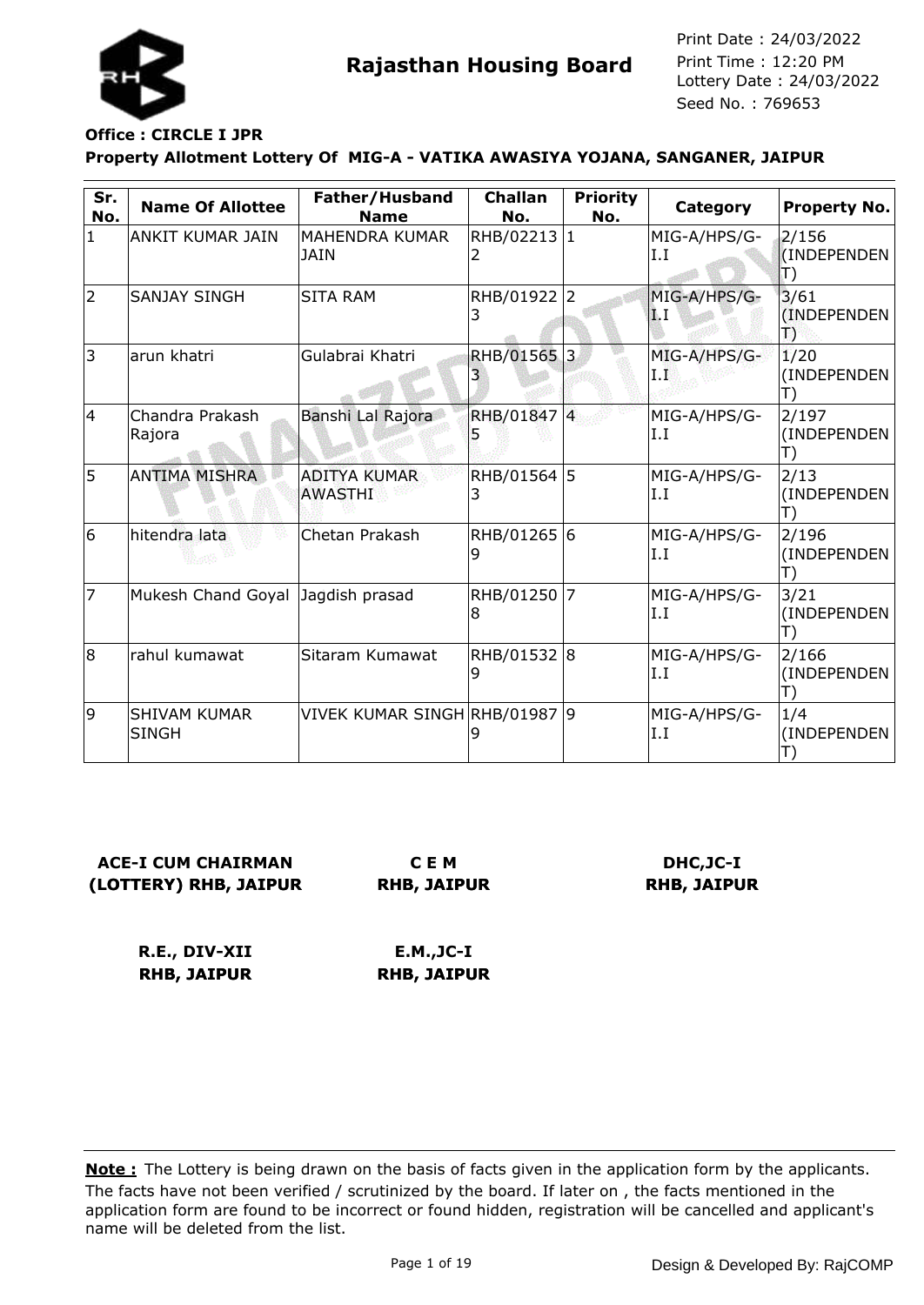

### **Office : CIRCLE I JPR**

#### **Property Allotment Lottery Of MIG-A - VATIKA AWASIYA YOJANA, SANGANER, JAIPUR**

| Sr.<br>No.   | <b>Name Of Allottee</b>              | Father/Husband<br><b>Name</b>                     | <b>Challan</b><br>No. | <b>Priority</b><br>No. | Category             | Property No.                              |
|--------------|--------------------------------------|---------------------------------------------------|-----------------------|------------------------|----------------------|-------------------------------------------|
| 10           | VIMAL SHASTRI                        | HAJARI LAL BAIRWA                                 | RHB/02143 10<br>8     |                        | MIG-A/HPS/G-<br>I.I  | 3/53<br>(INDEPENDEN<br>$\ket{\mathsf{T}}$ |
| 11           | <b>GAURAV KUMAR</b>                  | RANVEER SINGH                                     | RHB/01488 11<br>9     |                        | MIG-A/HPS/G-<br>1.1  | 2/167<br>(INDEPENDEN<br>T)                |
| $ 12\rangle$ | <b>ASHUTOSH -</b><br><b>SHARMA</b>   | JAGDISH PRASAD<br><b>SEDAWAT</b>                  | RHB/01295 12<br>3     |                        | MIG-A/HPS/G-<br>I.Ë  | 3/37<br>(INDEPENDEN<br>T)                 |
| 13           | RAM CHANDRA JAT                      | <b>KALU RAM JAT</b>                               | RHB/01908 13          |                        | MIG-A/HPS/G-<br>I.I  | 1/11<br>(INDEPENDEN<br>T)                 |
| 14           | PRATIMA YADAV                        | LATE ALIPT YADAV                                  | RHB/01496 14<br>0     |                        | MIG-A/HPS/G-<br>I.I  | 2/195<br>(INDEPENDEN<br>T)                |
| 15           |                                      | KISHAN LAL KUKRETI SOHAN LAL KUKRETI RHB/02313 15 |                       |                        | MIG-A/HPS/G-<br>I.I  | 2/164<br>(INDEPENDEN<br>T)                |
| 16           | Anant Sharma                         | ASHUTOSH SHARMA                                   | RHB/01297 16<br>4     |                        | MIG-A/HPS/G-<br>I.I  | 1/16<br>(INDEPENDEN<br>T)                 |
| 17           | <b>TEEKAM CHAND</b><br><b>SHARMA</b> | SHIV DAYAL SHARMA RHB/02043 17                    |                       |                        | MIG-A/HPS/G-<br>I.I  | 3/79<br>(INDEPENDEN<br>T)                 |
| 18           | Satesh Saini                         | Chotu lal Saini                                   | RHB/01469 1<br>6      |                        | MIG-A/HPS/G-<br>I.II | 3/41<br>(INDEPENDEN                       |

### **ACE-I CUM CHAIRMAN (LOTTERY) RHB, JAIPUR**

**C E M RHB, JAIPUR**

### **DHC,JC-I RHB, JAIPUR**

**R.E., DIV-XII RHB, JAIPUR E.M.,JC-I RHB, JAIPUR**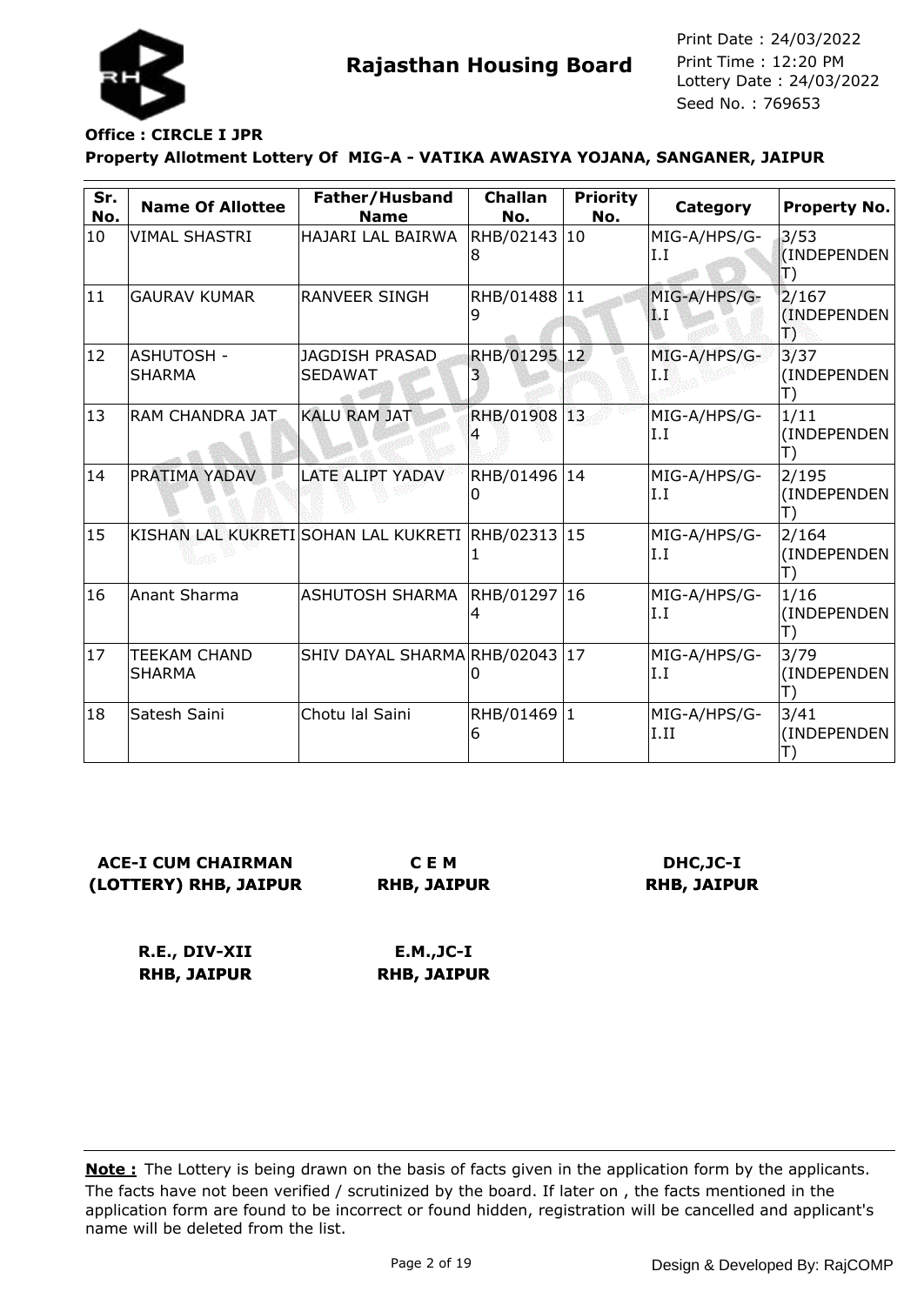

## **Office : CIRCLE I JPR**

#### **Property Allotment Lottery Of MIG-A - VATIKA AWASIYA YOJANA, SANGANER, JAIPUR**

| Sr.<br>No. | <b>Name Of Allottee</b>             | Father/Husband<br><b>Name</b>            | <b>Challan</b><br>No. | <b>Priority</b><br>No. | Category                | Property No.                              |
|------------|-------------------------------------|------------------------------------------|-----------------------|------------------------|-------------------------|-------------------------------------------|
| 19         | Pradeep Kumar<br>Bansal             | govind lal gupta                         | RHB/01141 2<br>5      |                        | MIG-A/HPS/G-<br>I.II    | 3/11<br>(INDEPENDEN<br>$\ket{\mathsf{T}}$ |
| 20         | YOGESH SHARMA                       | <b>SHIV PRAKASH</b><br>SHARMA            | RHB/01496 3<br>3      |                        | MIG-A/HPS/G-<br>$1.\Pi$ | 3/83<br>(INDEPENDEN)<br>Ð                 |
| 21         | <b>MANISHA DEVI</b>                 | DEVENDRA KUMAR                           | RHB/02075 4<br>3      |                        | MIG-A/HPS/G-<br>I.II    | 2/149<br>(INDEPENDEN<br>T)                |
| 22         | Chaturbhuj Prasad<br>Agrawal        | <b>Badri Prasad</b>                      | RHB/01774 5           |                        | MIG-A/HPS/G-<br>I.II    | 3/74<br>(INDEPENDEN<br>T)                 |
| 23         | <b>SEEMA GUPTA</b>                  | <b>BHUVNESH KUMAR</b><br><b>SINGHAL</b>  | RHB/01151 6<br>0      |                        | MIG-A/HPS/G-<br>I.II    | 3/22<br>(INDEPENDEN<br>T)                 |
| 24         | <b>VINOD KUMAR R</b>                | RADHESYAM CHAJU<br><b>RAM SEN</b>        | RHB/02262 7<br>4      |                        | MIG-A/HPS/G-<br>I.II    | 1/1<br>(INDEPENDEN<br>T)                  |
| 25         | Anju Joshi                          | Late Subodh Chandra RHB/01727 8<br>Joshi | 3                     |                        | MIG-A/HPS/G-<br>I.II    | 1/209<br>(INDEPENDEN<br>T)                |
| 26         | <b>VINITA MATHUR</b>                | <b>RAJEEV MOHAN</b><br><b>MATHUR</b>     | RHB/02276 9<br>3      |                        | MIG-A/HPS/G-<br>I.II    | 2/14<br>(INDEPENDEN<br>T)                 |
| 27         | shailesh kumar jindal PRADEEP KUMAR | <b>JINDAL</b>                            | RHB/02201 1<br>9      |                        | MIG-A/HPS/G-<br>II.I    | 3/47<br>(INDEPENDEN<br>T)                 |

#### **ACE-I CUM CHAIRMAN (LOTTERY) RHB, JAIPUR C E M**

**RHB, JAIPUR**

### **DHC,JC-I RHB, JAIPUR**

**R.E., DIV-XII RHB, JAIPUR E.M.,JC-I RHB, JAIPUR**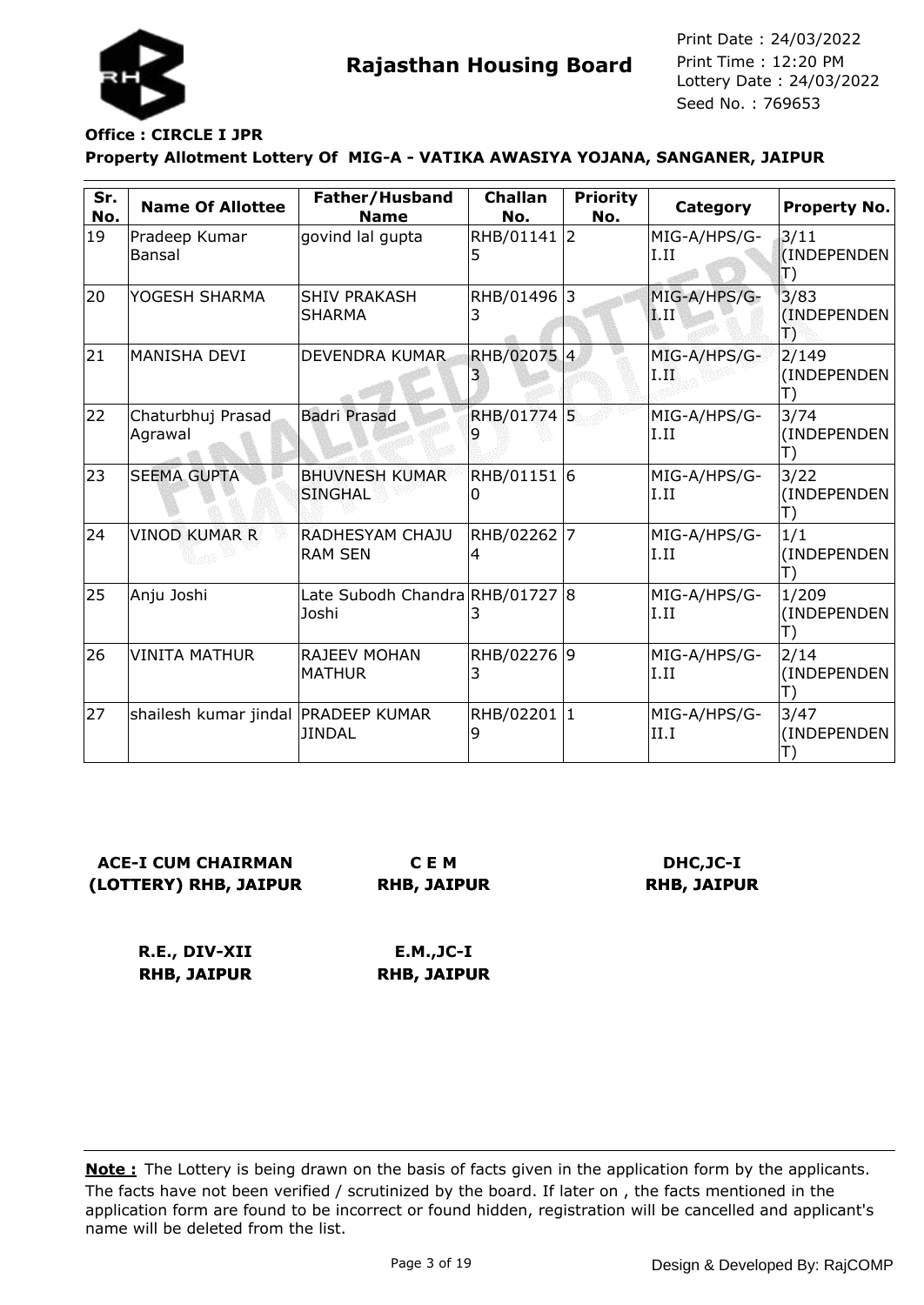

## **Office : CIRCLE I JPR**

#### **Property Allotment Lottery Of MIG-A - VATIKA AWASIYA YOJANA, SANGANER, JAIPUR**

| Sr.<br>No. | <b>Name Of Allottee</b>   | Father/Husband<br><b>Name</b>        | <b>Challan</b><br>No. | <b>Priority</b><br>No. | Category             | <b>Property No.</b>                   |
|------------|---------------------------|--------------------------------------|-----------------------|------------------------|----------------------|---------------------------------------|
| 28         | <b>GULAB DEVI</b>         | <b>KEDAR MAL</b><br><b>CHOUDHARY</b> | RHB/01846 2<br>6      |                        | MIG-A/HPS/G-<br>II.I | 2/150<br>(INDEPENDEN<br>$\mathbb{T})$ |
| 29         | Harish Kumar<br>Chandwani | <b>Tilok Chand</b><br>Chandwani      | RHB/02256 3<br>3      |                        | MIG-A/HPS/G-<br>II.I | 3/80<br>(INDEPENDEN<br>Ð              |
| 30         | <b>SONU KANWAR</b>        | <b>TEJ SINGH</b>                     | RHB/01515 4<br>6      |                        | MIG-A/HPS/G-<br>ПW   | 1/23<br>(INDEPENDEN<br>T)             |
| 31         | Parag Sharma              | Praveen Sharma                       | RHB/01509 5           |                        | MIG-A/HPS/G-<br>II.I | 3/14<br>(INDEPENDEN<br>T)             |
| 32         | <b>MAHABIR SINGH</b>      | <b>BUDDHA RAM</b>                    | RHB/02113 6<br>4      |                        | MIG-A/HPS/G-<br>II.I | 2/151<br>(INDEPENDEN<br>T)            |
| 33         | <b>JYOTI SHARMA</b>       | <b>MANISH KUMAR</b><br><b>GAUD</b>   | RHB/02107 7<br>9      |                        | MIG-A/HPS/G-<br>II.I | 3/16<br>(INDEPENDEN<br>T)             |
| 34         | rekha sharma              | <b>SACHIN KUMAR</b><br><b>SHARMA</b> | RHB/01667 8<br>2      |                        | MIG-A/HPS/G-<br>II.I | 2/170<br>(INDEPENDEN<br>T)            |
| 35         | PUSHPA SHARMA             | <b>SUSHIL SHARMA</b>                 | RHB/01571 9           |                        | MIG-A/HPS/G-<br>II.I | 3/76<br>(INDEPENDEN<br>T)             |
| 36         | <b>BHARTI MAKHIJA</b>     | <b>RAJENDARA</b><br><b>MAKHIJA</b>   | RHB/02007 10<br>6     |                        | MIG-A/HPS/G-<br>II.I | 3/56<br>(INDEPENDEN                   |

### **ACE-I CUM CHAIRMAN (LOTTERY) RHB, JAIPUR**

**C E M RHB, JAIPUR**

### **DHC,JC-I RHB, JAIPUR**

**R.E., DIV-XII RHB, JAIPUR E.M.,JC-I RHB, JAIPUR**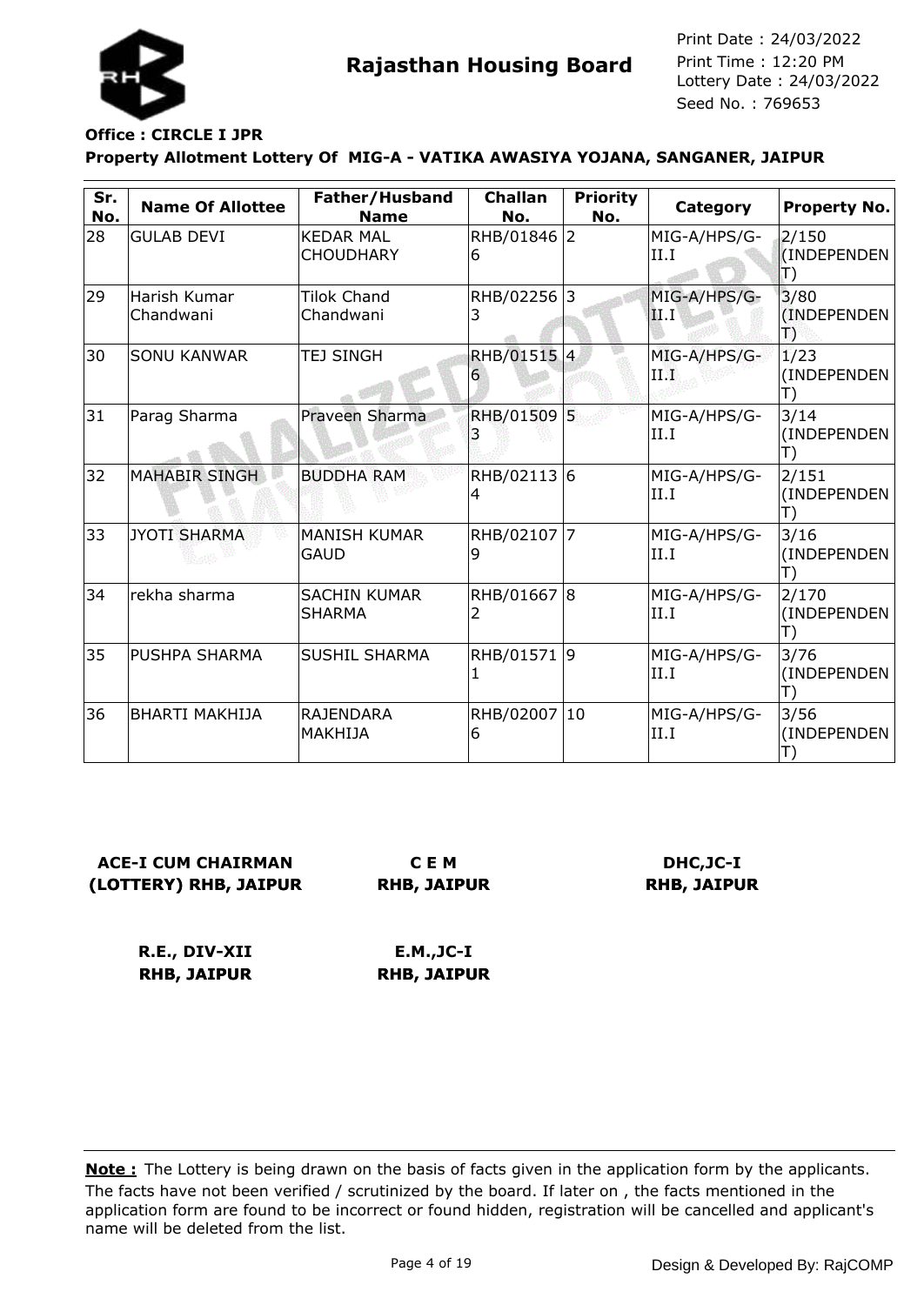

## **Office : CIRCLE I JPR**

#### **Property Allotment Lottery Of MIG-A - VATIKA AWASIYA YOJANA, SANGANER, JAIPUR**

| Sr.<br>No. | <b>Name Of Allottee</b>          | Father/Husband<br><b>Name</b>     | <b>Challan</b><br>No. | <b>Priority</b><br>No. | Category             | <b>Property No.</b>                       |
|------------|----------------------------------|-----------------------------------|-----------------------|------------------------|----------------------|-------------------------------------------|
| 37         | MUKESH KUMAR JAIN RATAN LAL JAIN |                                   | RHB/01811 11          |                        | MIG-A/HPS/G-<br>II.I | 3/24<br>(INDEPENDEN<br>$\ket{\mathsf{T}}$ |
| 38         | Prem Saini                       | Rajesh Kumar Saini                | RHB/02254 12<br>3     |                        | MIG-A/HPS/G-<br>Ш    | 3/50<br>(INDEPENDEN<br>T)                 |
| 39         | <b>SUNIL KARNANI</b>             | MOHAN KARNANI                     | RHB/01838 13          |                        | MIG-A/HPS/G-<br>ПW   | 3/20<br>(INDEPENDEN<br>T)                 |
| 40         | Shivani Sharma                   | Vaibhay bhooshan<br>upadhyay      | RHB/01125 14          |                        | MIG-A/HPS/G-<br>II.I | 2/20<br>(INDEPENDEN<br>L,                 |
| 41         | <b>KHEMRAJ JAT</b>               | <b>MOHARU RAM JAT</b>             | RHB/01837 15<br>2     |                        | MIG-A/HPS/G-<br>II.I | 2/154<br>(INDEPENDEN<br>T)                |
| 42         | <b>URVASHI SHARMA</b>            | RAJENDRA KUMAR<br><b>SHARMA</b>   | RHB/01353<br>3        | 16                     | MIG-A/HPS/G-<br>II.I | 3/57<br>(INDEPENDEN<br>Т)                 |
| 43         | <b>BHARAT LAL SAINI</b>          | CHHITAR MAL SAINI                 | RHB/01412 17<br>8     |                        | MIG-A/HPS/G-<br>II.I | 3/2<br>(INDEPENDEN<br>T)                  |
| 44         | <b>MAN KANWAR</b>                | RAGHUVEER SINGH<br><b>SOLANKI</b> | RHB/01795<br>1        | 18                     | MIG-A/HPS/G-<br>II.I | 3/4<br>(INDEPENDEN<br>T)                  |
| 45         | <b>HITEN SHARMA</b>              | <b>HARISH SHARMA</b>              | RHB/01240 19          |                        | MIG-A/HPS/G-<br>II.I | 3/6<br>(INDEPENDEN                        |

**ACE-I CUM CHAIRMAN (LOTTERY) RHB, JAIPUR**

**C E M RHB, JAIPUR**

**DHC,JC-I RHB, JAIPUR**

**R.E., DIV-XII RHB, JAIPUR E.M.,JC-I RHB, JAIPUR**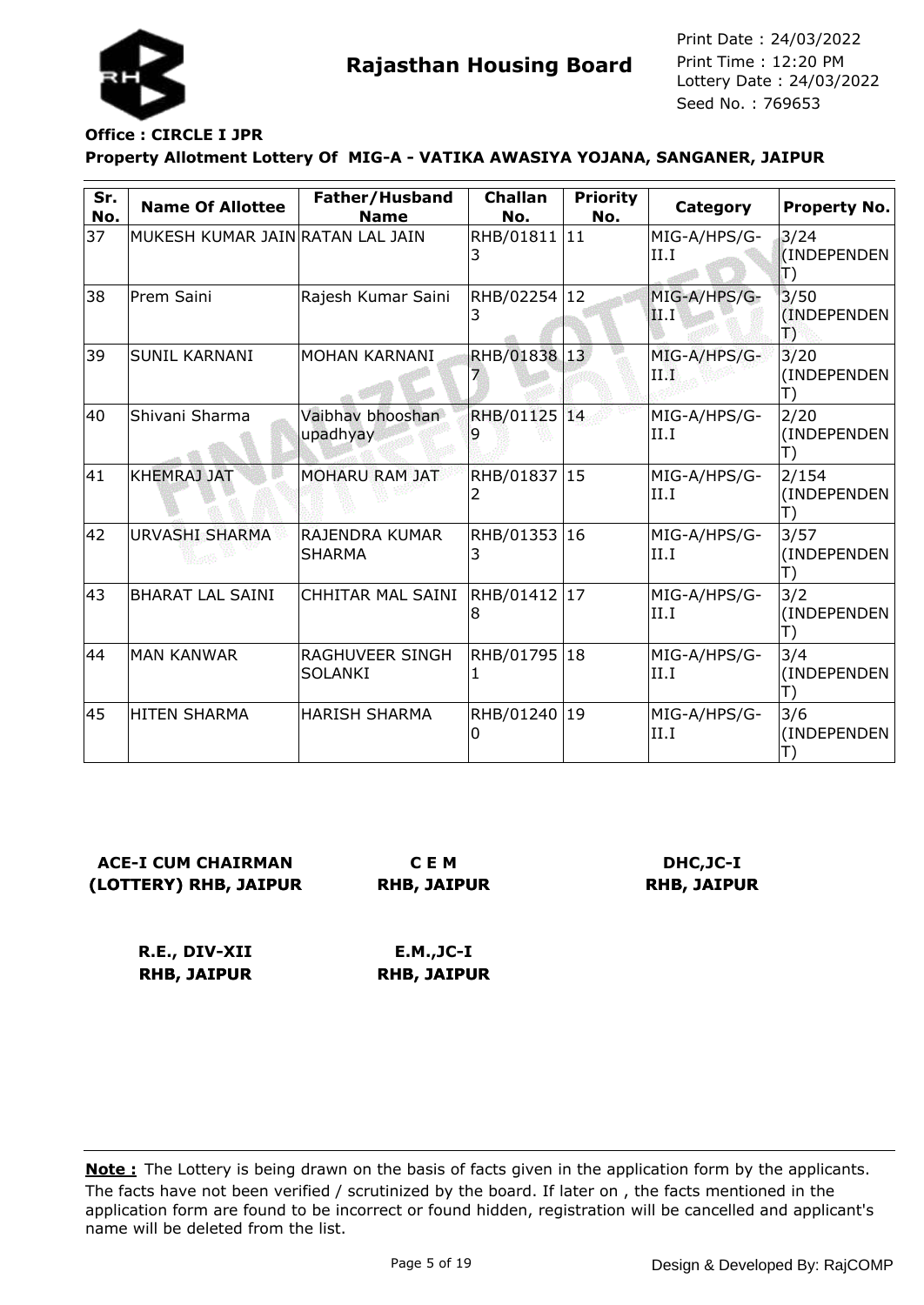

#### **Property Allotment Lottery Of MIG-A - VATIKA AWASIYA YOJANA, SANGANER, JAIPUR Office : CIRCLE I JPR**

| Sr.<br>No. | <b>Name Of Allottee</b>               | Father/Husband<br><b>Name</b>      | <b>Challan</b><br>No. | <b>Priority</b><br>No. | Category             | Property No.                           |
|------------|---------------------------------------|------------------------------------|-----------------------|------------------------|----------------------|----------------------------------------|
| 46         | Saurabh Sharma                        | <b>Bhanwar Lal Sharma</b>          | RHB/01569<br>1        | 20                     | MIG-A/HPS/G-<br>II.I | 1/9<br>(INDEPENDEN<br>$\ket{\!\!\top}$ |
| 47         | Maya Yadav                            | Fateh Singh Yadav                  | RHB/02156 21          |                        | MIG-A/HPS/G-<br>11.T | 1/208<br>(INDEPENDEN<br>Ð              |
| 48         | Pooja Karnani                         | Mohan karnani                      | RHB/01851 22          |                        | MIG-A/HPS/G-<br>ПË   | 3/85<br>(INDEPENDEN<br>T)              |
| 49         | Pramod Kumar                          | <b>PREMCHAND</b><br><b>SHARMA</b>  | RHB/01889 23<br>6     |                        | MIG-A/HPS/G-<br>II.I | 3/70<br>(INDEPENDEN<br>T)              |
| 50         | <b>GAYTRI JAIN</b>                    | <b>MUKESH KUMAR</b><br><b>JAIN</b> | RHB/01886 24<br>2     |                        | MIG-A/HPS/G-<br>II.I | 3/44<br>(INDEPENDEN<br>T)              |
| 51         | Swati Sharma                          | Ganga Sahay                        | RHB/01710 25<br>6     |                        | MIG-A/HPS/G-<br>II.I | 2/162<br>(INDEPENDEN<br>T)             |
| 52         | <b>GOVIND SINGH</b><br><b>SOLANKI</b> | RAGHUVEER SINGH<br><b>SOLANKI</b>  | RHB/01797 26<br>5     |                        | MIG-A/HPS/G-<br>II.I | 3/23<br>(INDEPENDEN<br>T)              |
| 53         | <b>MAMTA GUPTA</b>                    | PRAVEEN KUMAR<br><b>GARG</b>       | RHB/02108 27<br>8     |                        | MIG-A/HPS/G-<br>II.I | 2/9<br>(INDEPENDEN<br>T)               |
| 54         | Devendra Kumar<br>Tiwari              | radheshyam tiwari                  | RHB/02237 28<br>6     |                        | MIG-A/HPS/G-<br>II.I | 2/163<br>(INDEPENDEN<br>T)             |

| <b>ACE-I CUM CHAIRMAN</b> | C I    |
|---------------------------|--------|
| (LOTTERY) RHB, JAIPUR     | RHB, J |

**C E M AIPUR** 

**DHC,JC-I RHB, JAIPUR**

**R.E., DIV-XII RHB, JAIPUR E.M.,JC-I RHB, JAIPUR**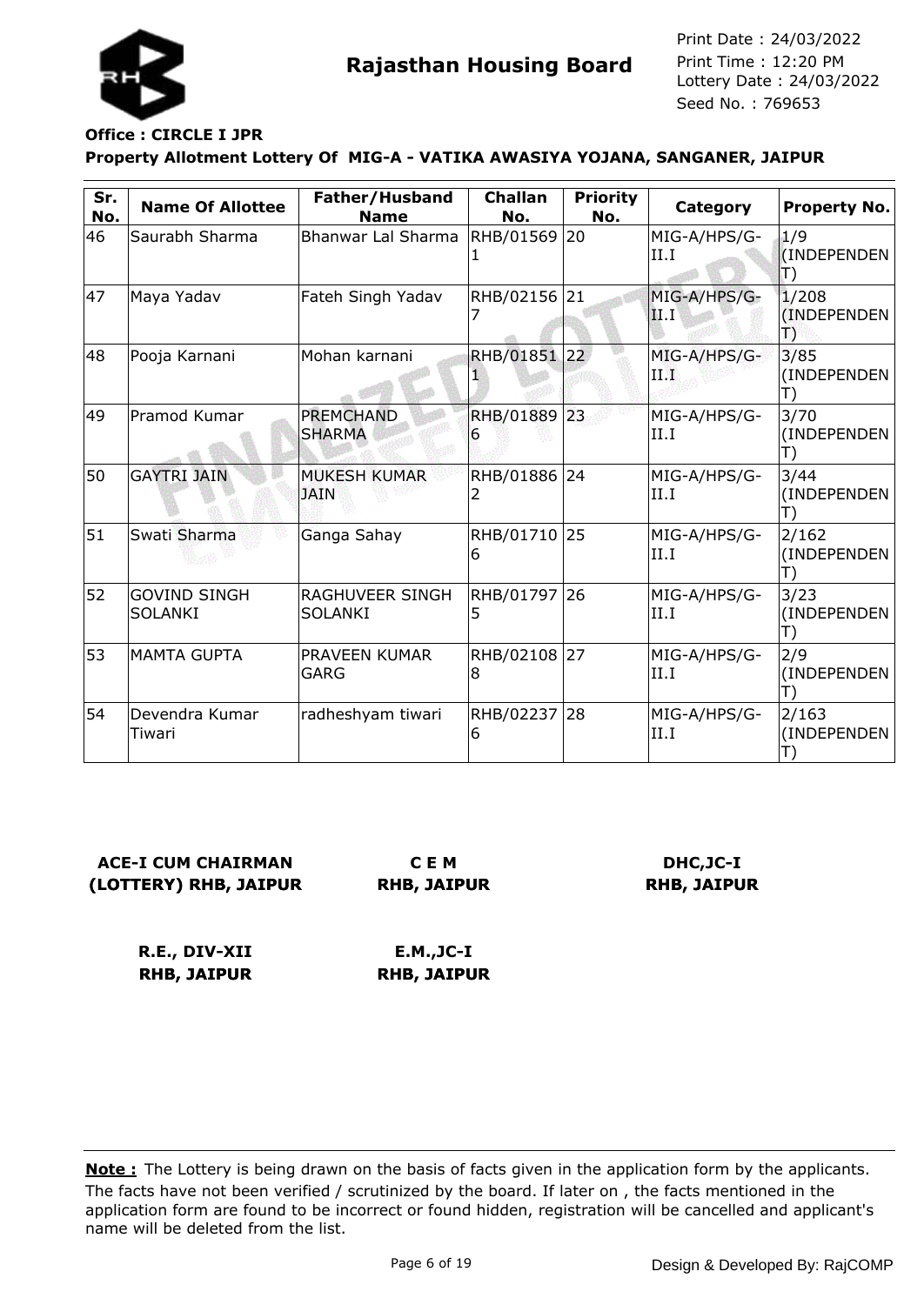

#### **Property Allotment Lottery Of MIG-A - VATIKA AWASIYA YOJANA, SANGANER, JAIPUR Office : CIRCLE I JPR**

| Sr.<br>No. | <b>Name Of Allottee</b>                  | Father/Husband<br><b>Name</b>      | <b>Challan</b><br>No. | <b>Priority</b><br>No. | Category               | Property No.              |
|------------|------------------------------------------|------------------------------------|-----------------------|------------------------|------------------------|---------------------------|
| 55         | PRIYANKA SHARMA                          | <b>PRAMOD SHARMA</b>               | RHB/02316<br>4        | 29                     | MIG-A/HPS/G-<br>II.I   | 2/18<br>(INDEPENDEN<br>T) |
| 56         | Sushma Joshi<br>Sushma Joshi             | Sushma Joshi                       | RHB/02191 30<br>3     |                        | MIG-A/HPS/G-<br> II.I' | 2/188<br>(INDEPENDEN<br>Ð |
| 57         | <b>KATEEN RAWAL</b>                      | BALKRISHNA RAWAL RHB/02082 31      |                       |                        | MIG-A/HPS/G-<br>ПŦ     | 1/14<br>(INDEPENDEN<br>T) |
| 58         | Kripa Shanker<br>Sharma                  | Chandra Prakash<br>Sharma          | RHB/01264 1           |                        | MIG-A/HPS/G-<br>II.II  | 2/158<br>(INDEPENDEN      |
| 59         | <b>BHUPENDRA</b><br><b>SHARMA</b>        | Jagdish prasad<br>sharma           | RHB/01363 2           |                        | MIG-A/HPS/G-<br>II.II  | 3/36<br>(INDEPENDEN       |
| 60         | <b>AVINASH THAKUR</b>                    | <b>GOPAL THAKUR</b>                | RHB/01391             | l3                     | MIG-A/HPS/G-<br>II.II  | 3/58<br>(INDEPENDEN<br>T) |
| 61         | <b>AJAYPRATAP SINGH</b><br><b>CHAHAR</b> | <b>RAJPAL SINGH</b>                | RHB/01830 4<br>4      |                        | MIG-A/HPS/G-<br>II.II  | 3/52<br>(INDEPENDEN<br>T) |
| 62         | <b>NITESH DWIVEDI</b>                    | IMAHESH KUMAR<br><b>DWIVEDI</b>    | RHB/01884 5<br>5      |                        | MIG-A/HPS/G-<br>II.II  | 1/8<br>(INDEPENDEN<br>T)  |
| 63         | RAVINDRA MOHAN<br><b>GOYAL</b>           | <b>GULAB CHAND</b><br><b>GUPTA</b> | RHB/01997 6<br>8      |                        | MIG-A/HPS/G-<br>II.II  | 3/18<br>(INDEPENDEN       |

| <b>ACE-I CUM CHAIRMAN</b> |      |
|---------------------------|------|
| (LOTTERY) RHB, JAIPUR     | RHB, |

**C E M RHB, JAIPUR**

**DHC,JC-I RHB, JAIPUR**

**R.E., DIV-XII RHB, JAIPUR E.M.,JC-I RHB, JAIPUR**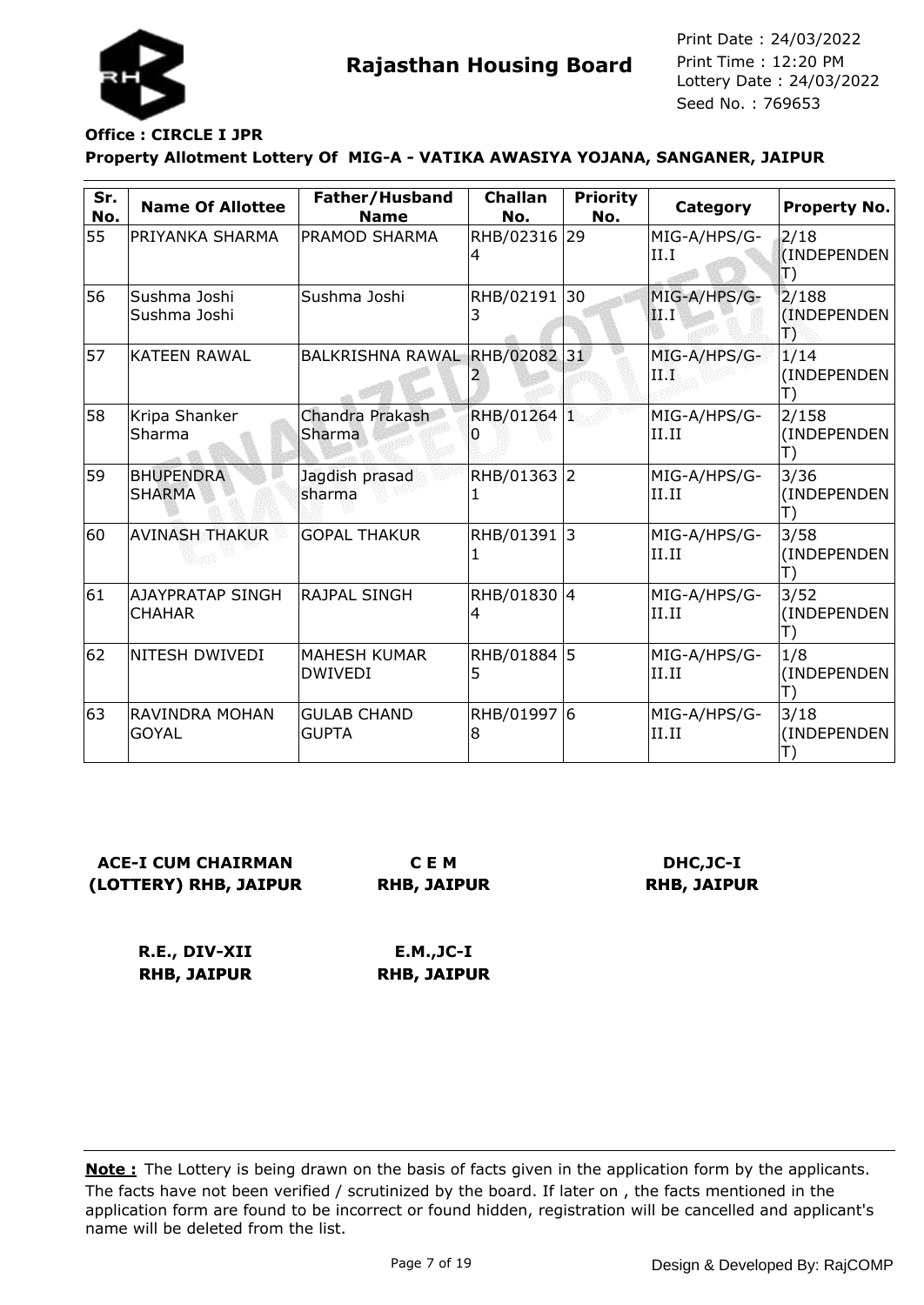

# **Office : CIRCLE I JPR**

#### **Property Allotment Lottery Of MIG-A - VATIKA AWASIYA YOJANA, SANGANER, JAIPUR**

| Sr.<br>No. | <b>Name Of Allottee</b>      | Father/Husband<br><b>Name</b>  | <b>Challan</b><br>No. | <b>Priority</b><br>No. | Category                  | <b>Property No.</b>                       |
|------------|------------------------------|--------------------------------|-----------------------|------------------------|---------------------------|-------------------------------------------|
| 64         | Rashmi Yadav                 | Munish Yadav                   | RHB/01505             | $\overline{7}$         | MIG-A/HPS/G-<br>II.II     | 1/12<br>(INDEPENDEN<br>$\ket{\mathsf{T}}$ |
| 65         | PUSHPA DEVI<br><b>KHATIK</b> | lRAJESH KHATIK                 | RHB/01892 1<br>4      |                        | MIG-A/HPS/G-<br><b>IV</b> | 2/12<br>(INDEPENDEN)<br>Ð                 |
| 66         | <b>BABITA KAMBAL</b>         | <b>LOKESH KUMAR</b><br> KAMBAL | RHB/01349             | $\overline{2}$         | MIG-A/HPS/G-<br><b>IV</b> | 3/59<br>(INDEPENDEN)<br>T)                |
| 67         | Jaswant kaur                 | Babu lal baswal                | RHB/02196 4           |                        | MIG-A/HPS/G-<br>IV        | 2/155<br>(INDEPENDEN<br>T)                |
| 68         | <b>HEMLATA SOLANKI</b>       | RAMJI LAL SOLANKI              | RHB/02199 5<br>5      |                        | MIG-A/HPS/G-<br>IV        | 1/27<br>(INDEPENDEN<br>T)                 |
| 69         | <b>PRATAP SINGH</b>          | <b>BABU LAL</b>                | RHB/01860 6<br>4      |                        | MIG-A/HPS/G-<br>IV        | 2/190<br>(INDEPENDEN<br>T)                |
| 70         | <b>HETRAM BAIRWA</b>         | RAMAVTAR BAIRWA                | RHB/01690<br>1        | 7                      | MIG-A/HPS/G-<br>IV        | 3/43<br>(INDEPENDEN<br>T)                 |
| 71         | Mohan Singh<br>Kunderia      | Lahri Ram                      | RHB/01424 8<br>5      |                        | MIG-A/HPS/G-<br>IV        | 2/172<br>(INDEPENDEN<br>T)                |
| 72         | <b>GOPAL LAL BAIRWA</b>      | NORTA RAM BAIRWA               | RHB/01122 9<br>5      |                        | MIG-A/HPS/G-<br>IV        | 3/54<br>(INDEPENDEN                       |

### **ACE-I CUM CHAIRMAN (LOTTERY) RHB, JAIPUR**

**C E M RHB, JAIPUR**

#### **DHC,JC-I RHB, JAIPUR**

**R.E., DIV-XII RHB, JAIPUR E.M.,JC-I RHB, JAIPUR**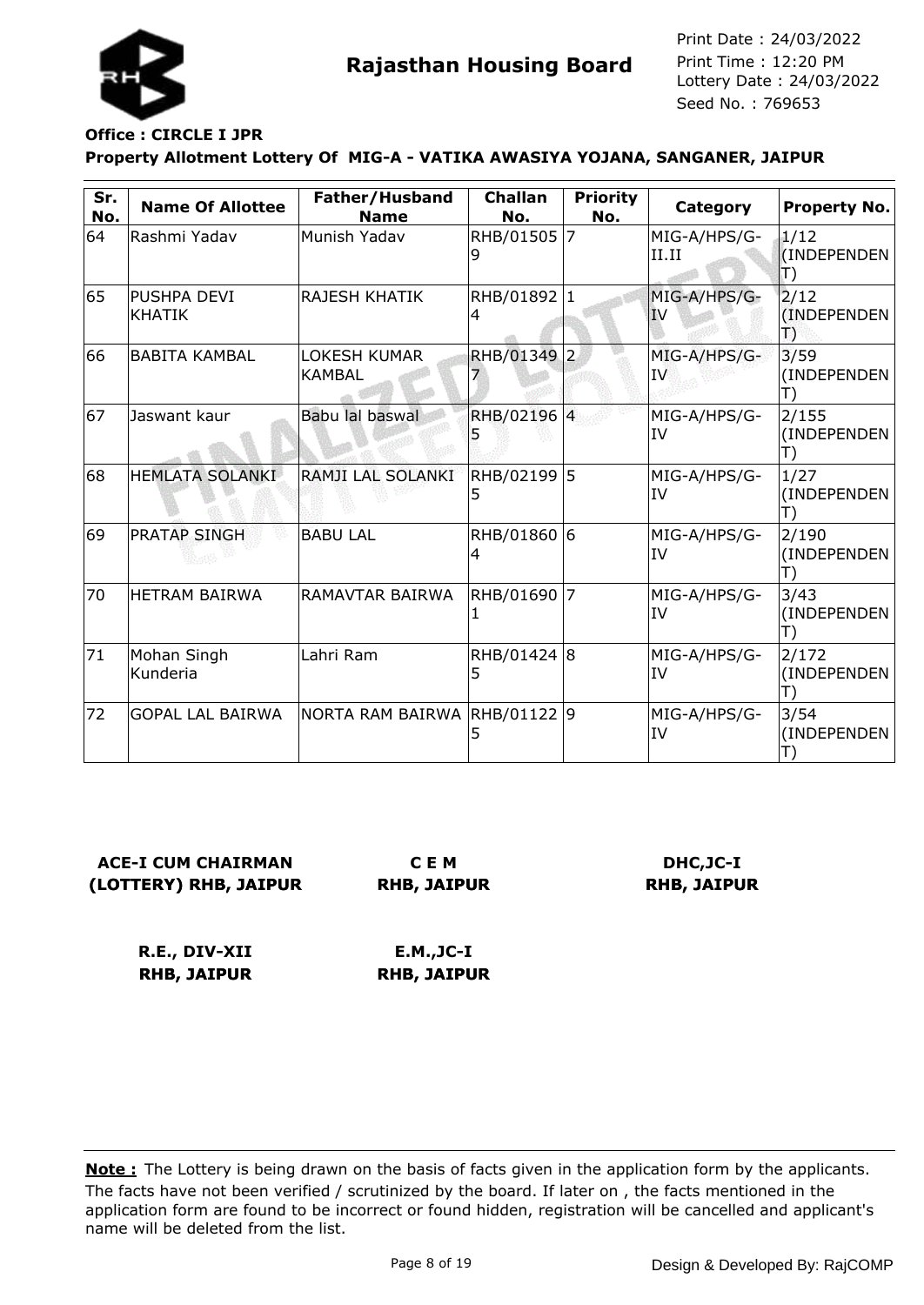

## **Office : CIRCLE I JPR**

#### **Property Allotment Lottery Of MIG-A - VATIKA AWASIYA YOJANA, SANGANER, JAIPUR**

| Sr.<br>No. | <b>Name Of Allottee</b>            | Father/Husband<br><b>Name</b>         | <b>Challan</b><br>No. | <b>Priority</b><br>No. | Category                  | <b>Property No.</b>       |
|------------|------------------------------------|---------------------------------------|-----------------------|------------------------|---------------------------|---------------------------|
| 73         | Rishabh Yadav                      | Tarun Yadav                           | RHB/01233 10<br>6     |                        | MIG-A/HPS/G-<br>IV        | 1/17<br>(INDEPENDEN<br>T) |
| 74         | <b>RAM PRASAD</b><br><b>BAIRWA</b> | <b>SUKH RAM BAIRWA</b>                | RHB/01613 11<br>6     |                        | MIG-A/HPS/G-<br><b>IV</b> | 2/157<br>(INDEPENDEN<br>Ð |
| 75         | SARITA SORGA.                      | <b>KAILASH CHAND</b>                  | RHB/01867 12          |                        | MIG-A/HPS/G-<br>IV        | 3/66<br>(INDEPENDEN<br>T) |
| 76         | <b>GIRISHA BUNTOLIA</b>            | <b>SHANKAR LAL</b><br><b>BUNTOLIA</b> | RHB/01621 13          |                        | MIG-A/HPS/G-<br>IV        | 2/17<br>(INDEPENDEN<br>T) |
| 77         | <b>SANJAY KUMAR</b><br>LOBHANIYA   | <b>MOHAN LAL</b>                      | RHB/01585 14<br>5     |                        | MIG-A/HPS/G-<br>IV        | 2/11<br>(INDEPENDEN       |
| 78         | SURESH MAL MEENA GANGA RAM MEENA   |                                       | RHB/02018 1<br>5      |                        | MIG-A/HPS/G-V             | 2/25<br>(INDEPENDEN       |
| 79         | Kajal Meena                        | Nanak Ram Meena                       | RHB/02127 3<br>4      |                        | MIG-A/HPS/G-V             | 2/10<br>(INDEPENDEN       |
| 80         | <b>MAMTA MEENA</b>                 | <b>RAHULMEENA</b>                     | RHB/01852 4           |                        | MIG-A/HPS/G-V             | 3/82<br>(INDEPENDEN       |
| 81         | CHHITAR LAL MEENA LAXMINARAYA N    |                                       | RHB/02369<br>6        | 5                      | MIG-A/HPS/G-V 2/161       | (INDEPENDEN               |

### **ACE-I CUM CHAIRMAN (LOTTERY) RHB, JAIPUR**

**C E M RHB, JAIPUR**

### **DHC,JC-I RHB, JAIPUR**

**R.E., DIV-XII RHB, JAIPUR E.M.,JC-I RHB, JAIPUR**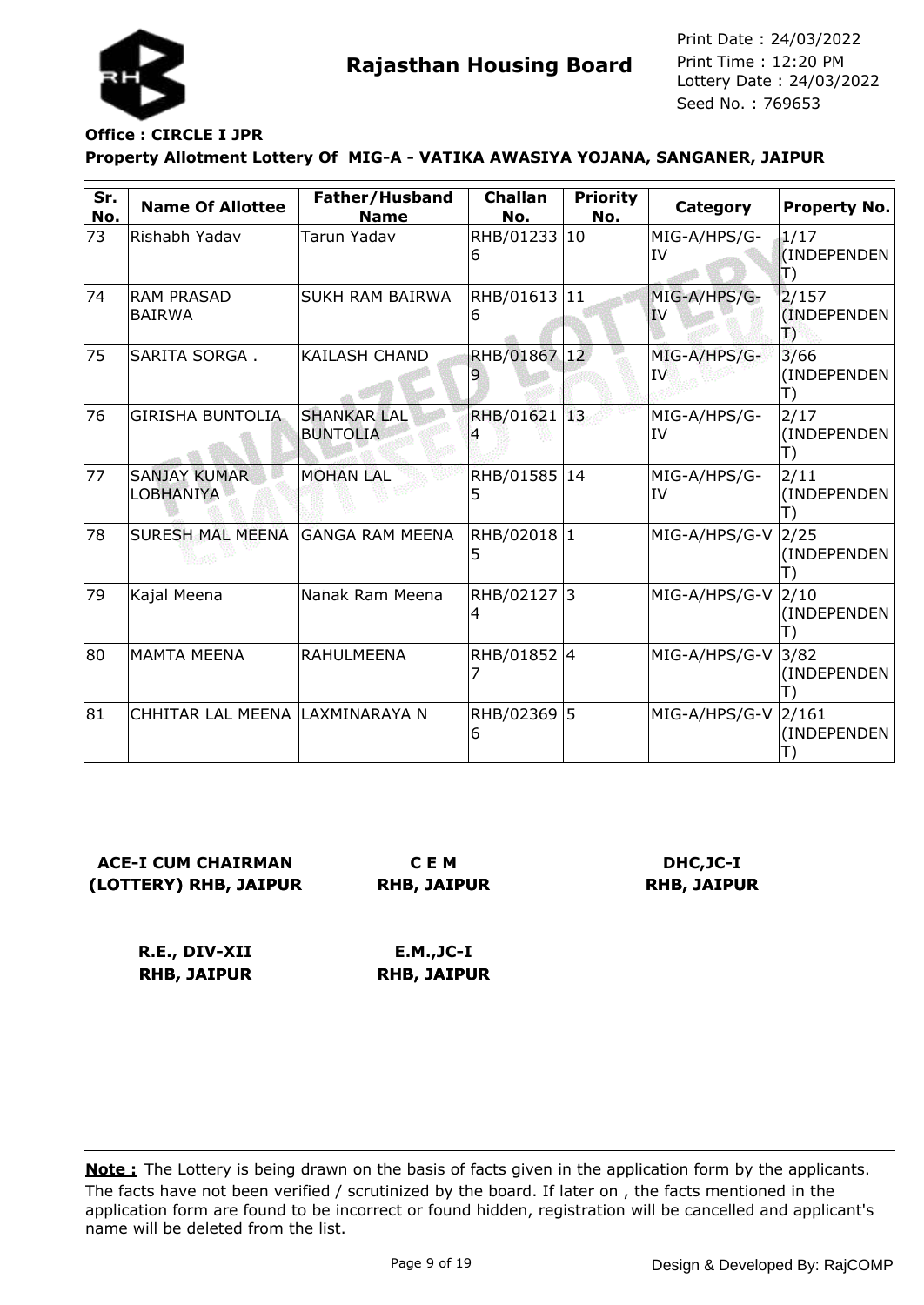

## **Office : CIRCLE I JPR**

#### **Property Allotment Lottery Of MIG-A - VATIKA AWASIYA YOJANA, SANGANER, JAIPUR**

| Sr.<br>No. | <b>Name Of Allottee</b>           | Father/Husband<br><b>Name</b> | <b>Challan</b><br>No. | <b>Priority</b><br>No. | Category           | <b>Property No.</b>           |
|------------|-----------------------------------|-------------------------------|-----------------------|------------------------|--------------------|-------------------------------|
| 82         | <b>MAMTA MEENA</b>                | DAL CHAND MEENA               | RHB/01578 6<br>O      |                        | MIG-A/HPS/G-V 3/42 | (INDEPENDEN                   |
| 83         | <b>GEETA DEVI</b>                 | PRHALAD                       | RHB/01252 7<br>8      |                        | MIG-A/HPS/G-V      | 3/35<br>(INDEPENDEN)<br>18    |
| 84         | KIRODI LAL MEENA                  | <b>BADARI LAL MEENA</b>       | RHB/01284 8<br>6      |                        | MIG-A/HPS/G-V      | 1/21<br>(INDEPENDEN           |
| 85         | KALI CHARAN MEENA RAMSAHAYA MEENA |                               | RHB/01949 9           |                        | MIG-A/HPS/G-V      | 2/19<br>(INDEPENDEN           |
| 86         | Suraj Bhan Meena                  | Bhura Ram Meena               | RHB/02077 10<br>8     |                        | MIG-A/HPS/G-V      | 3/69<br>(INDEPENDEN           |
| 87         | <b>SURAJ DHANKA</b>               | <b>PRAHLAD DHANKA</b>         | RHB/01251 11<br>9     |                        | MIG-A/HPS/G-V      | 2/152<br>(INDEPENDEN          |
| 88         | UDAY SINGH MEENA UDAYRAJ MEENA    |                               | RHB/02128 12<br>0     |                        | $MIG-A/HPS/G-V$    | 2/168<br>(INDEPENDEN          |
| 89         | <b>KISHOR KUMAR</b>               | RAMBABU SHARMA                | RHB/02316 1<br>6      |                        | MIG-A/HPS/G-<br>VI | 1/13<br>(INDEPENDEN<br>$\Box$ |
| 90         | <b>VED VYAS</b>                   | PYARE LAL VYAS                | RHB/01526 2           |                        | MIG-A/HPS/G-<br>VI | 2/194<br>(INDEPENDEN          |

### **ACE-I CUM CHAIRMAN (LOTTERY) RHB, JAIPUR**

**C E M RHB, JAIPUR**

### **DHC,JC-I RHB, JAIPUR**

**R.E., DIV-XII RHB, JAIPUR E.M.,JC-I RHB, JAIPUR**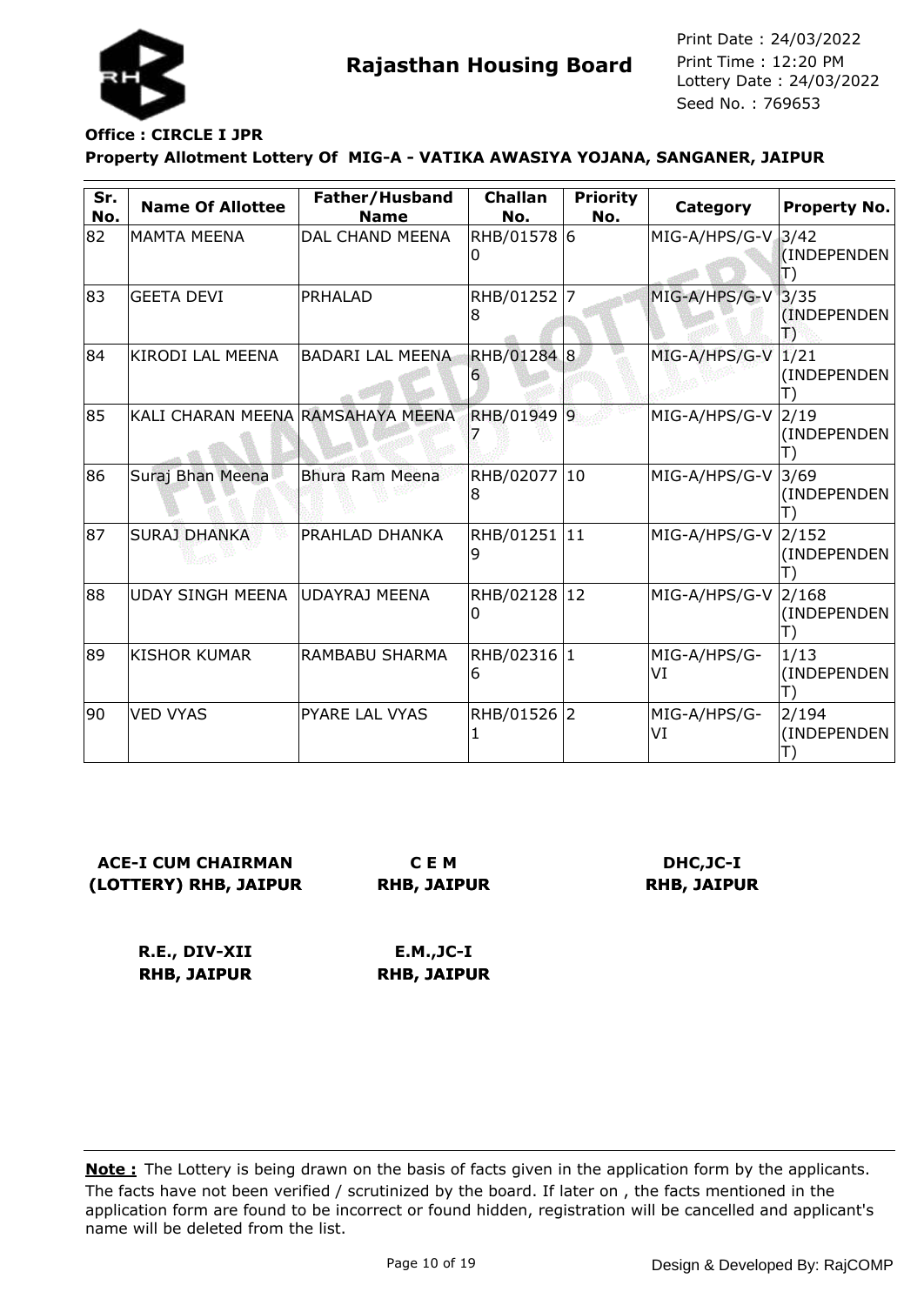

# **Office : CIRCLE I JPR**

#### **Property Allotment Lottery Of MIG-A - VATIKA AWASIYA YOJANA, SANGANER, JAIPUR**

| Sr.<br>No. | <b>Name Of Allottee</b>     | Father/Husband<br><b>Name</b>        | <b>Challan</b><br>No. | <b>Priority</b><br>No. | Category                    | Property No.                         |
|------------|-----------------------------|--------------------------------------|-----------------------|------------------------|-----------------------------|--------------------------------------|
| 91         | VINOD KUMAR<br>YADAV        | ROOP RAM YADAV                       | RHB/01710 1           |                        | MIG-A/HPS/G-<br>VIII        | 2/22<br>(INDEPENDEN<br>$\mathbb{T})$ |
| 92         | vikram simgh                | Tev singh                            | RHB/01583 2<br>6      |                        | MIG-A/HPS/G-<br><b>VIII</b> | 3/12<br>(INDEPENDEN<br>Ð             |
| 93         | Shivjee Prasad              | Yamuna Mali                          | RHB/01772             | $\overline{3}$         | MIG-A/HPS/G-<br>VIII        | 3/30<br>(INDEPENDEN<br>T)            |
| 94         | <b>MANOJ KUMAR</b>          | <b>SHEORAN SINGH</b>                 | RHB/01531 1           |                        | MIG-A/ORS/G-<br>I.I         | 2/21<br>(INDEPENDEN                  |
| 95         | Anjani Kumar<br>Sharma      | Prahlad Rai                          | RHB/01106 2<br>8      |                        | MIG-A/ORS/G-<br>I.I         | 2/189<br>(INDEPENDEN                 |
| 96         | Lalit Kumar Nayak           | <b>B.L Nayak</b>                     | RHB/01171 3<br>1      |                        | MIG-A/ORS/G-<br>I.I         | 3/19<br>(INDEPENDEN<br>T)            |
| 97         | Narendra Kumar<br>Chaudhary | Ram Newas<br>Chaudhary               | RHB/01775 4<br>9      |                        | MIG-A/ORS/G-<br>I.I         | 3/26<br>(INDEPENDEN<br>T)            |
| 98         | <b>SUMIT MATHUR</b>         | <b>SUSHIL KUMAR</b><br><b>MATHUR</b> | RHB/02067 5<br>0      |                        | MIG-A/ORS/G-<br>I.I         | 3/3<br>(INDEPENDEN<br>T)             |
| 99         | LOKESH JHALANI              | <b>OMPRAKASH</b>                     | RHB/01376 6<br>8      |                        | MIG-A/ORS/G-<br>I.I         | 3/67<br>(INDEPENDEN                  |

### **ACE-I CUM CHAIRMAN (LOTTERY) RHB, JAIPUR**

**C E M RHB, JAIPUR**

### **DHC,JC-I RHB, JAIPUR**

**R.E., DIV-XII RHB, JAIPUR E.M.,JC-I RHB, JAIPUR**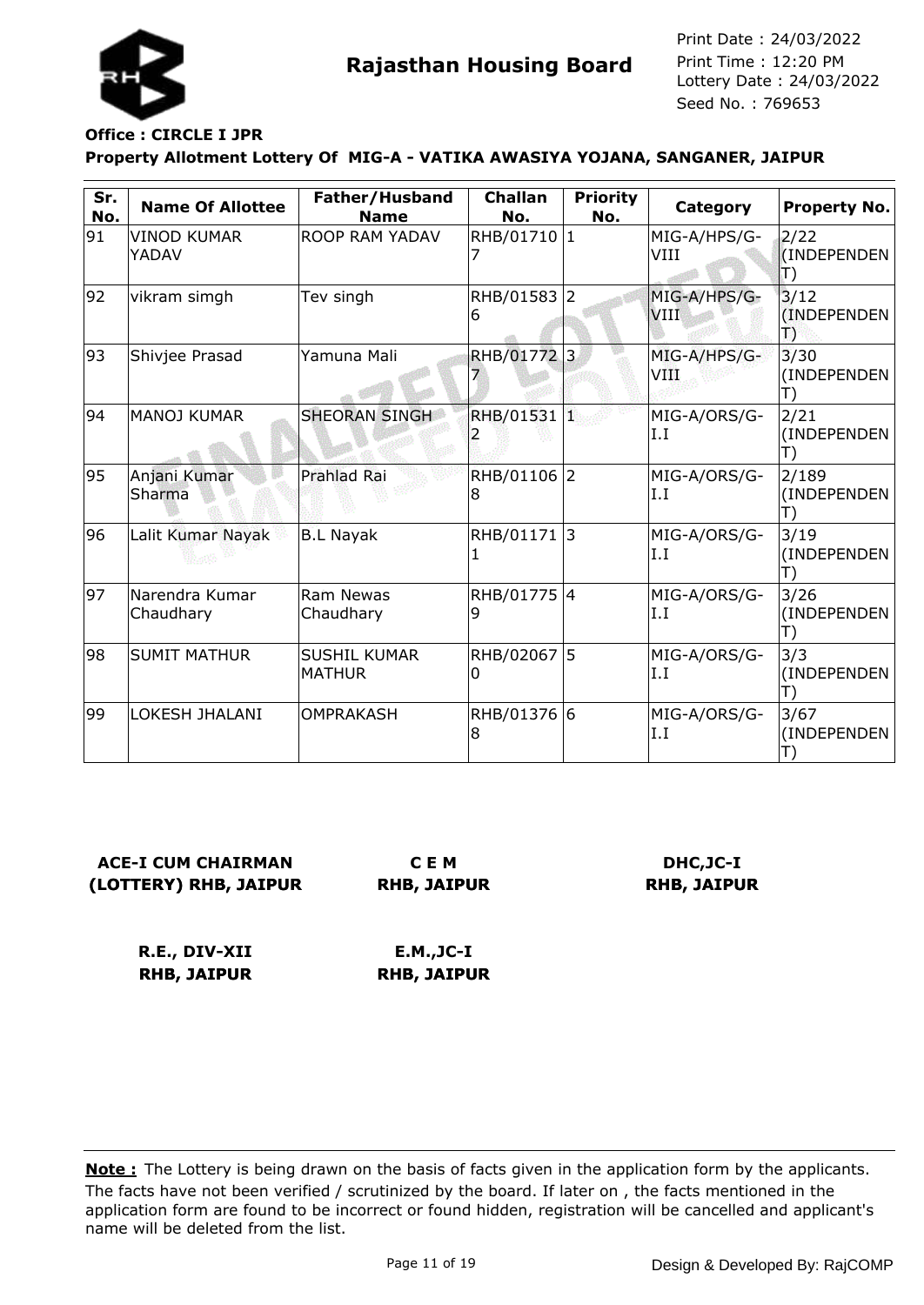

#### **Property Allotment Lottery Of MIG-A - VATIKA AWASIYA YOJANA, SANGANER, JAIPUR Office : CIRCLE I JPR**

| Sr.<br>No. | <b>Name Of Allottee</b>       | Father/Husband<br><b>Name</b>    | <b>Challan</b><br>No. | <b>Priority</b><br>No. | Category             | <b>Property No.</b>        |
|------------|-------------------------------|----------------------------------|-----------------------|------------------------|----------------------|----------------------------|
| 100        | Priyanka Sharma               | Arun Sharma                      | RHB/01197 7<br>18     |                        | MIG-A/ORS/G-<br>I.I  | 3/64<br>(INDEPENDEN<br>J)  |
| 101        | <b>RAMESH TANWANI</b>         | TILLU MAL TANWANI  RHB/02006  8  |                       |                        | MIG-A/ORS/G-<br>LI   | 3/45<br>(INDEPENDEN)<br>Ð  |
| 102        | Dilip Agarwal                 | Umesh Chand Gupta                | RHB/017339            |                        | MIG-A/ORS/G-<br>I.I  | 3/71<br>(INDEPENDEN<br>T)  |
| 103        | <b>ROHIT SARASWAT</b>         | Late Shri Mani Ram<br>Sharma     | RHB/01774 10          |                        | MIG-A/ORS/G-<br>I.I  | 3/10<br>(INDEPENDEN<br>T)  |
| 104        | Mahaveer Prasad<br>Chaudhari  | Badri Ram chaudhari RHB/02272 11 |                       |                        | MIG-A/ORS/G-<br>I.I  | 1/207<br>(INDEPENDEN<br>T) |
| 105        | PRATIMA JAIMAN                | <b>JITESH JAIMAN</b>             | RHB/02330 12          |                        | MIG-A/ORS/G-<br>I.I  | 3/51<br>(INDEPENDEN<br>T)  |
| 106        | SADI NITESH REDDY S. K. REDDY |                                  | RHB/01554 13<br>3     |                        | MIG-A/ORS/G-<br>I.I  | 1/18<br>(INDEPENDEN        |
| 107        | <b>HABIB KHAN</b><br>QURESHI  | TAJ MOHAMMED                     | RHB/01366 1           |                        | MIG-A/ORS/G-<br>I.II | 2/193<br>(INDEPENDEN<br>T) |
| 108        | savita jain                   | vijay kumar jain                 | RHB/02328 2<br>5      |                        | MIG-A/ORS/G-<br>I.II | 3/27<br>(INDEPENDEN        |

### **ACE-I CUM CHAIRMAN (LOTTERY) RHB, JAIPUR**

**C E M RHB, JAIPUR**

### **DHC,JC-I RHB, JAIPUR**

**R.E., DIV-XII RHB, JAIPUR E.M.,JC-I RHB, JAIPUR**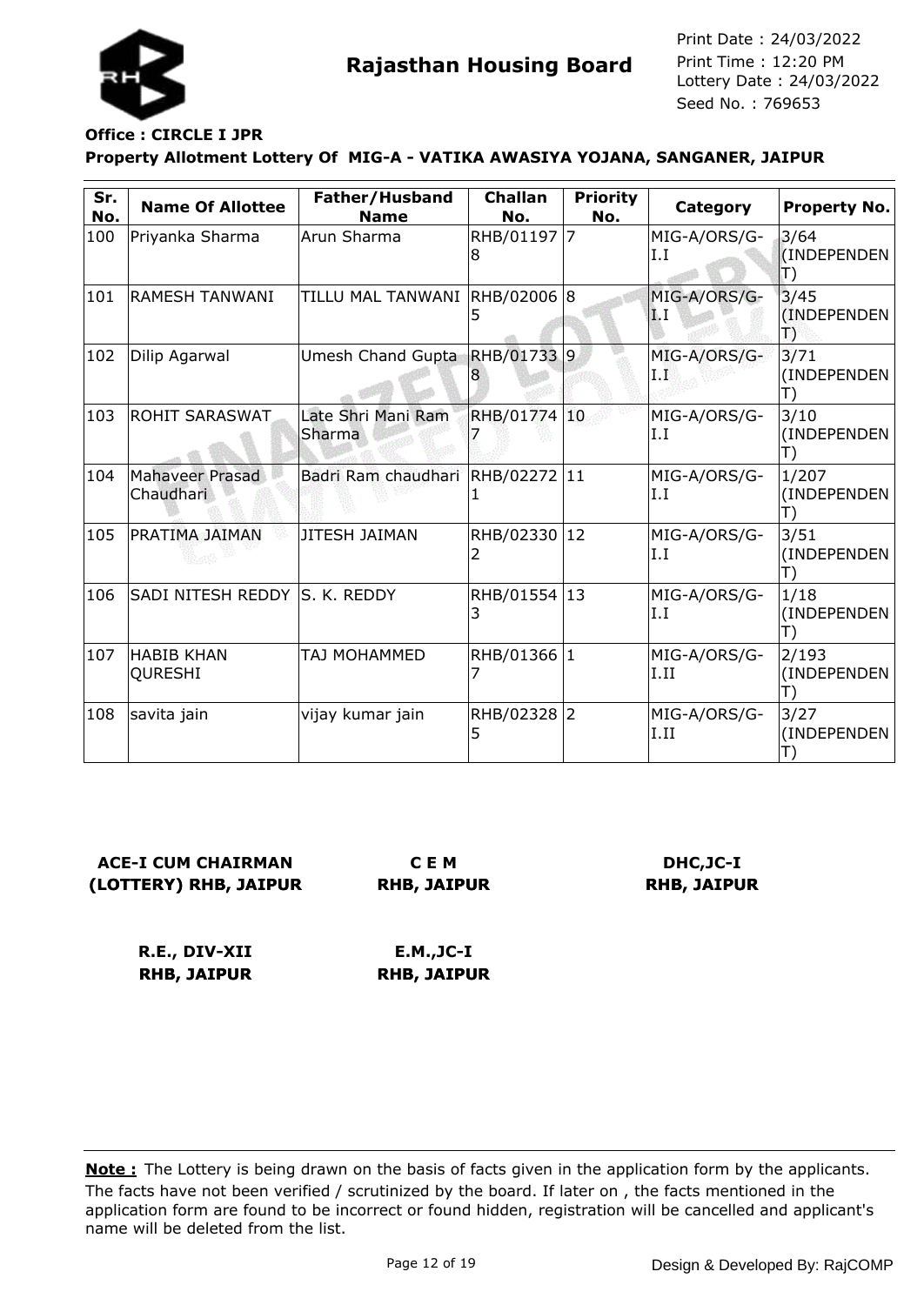

## **Office : CIRCLE I JPR**

#### **Property Allotment Lottery Of MIG-A - VATIKA AWASIYA YOJANA, SANGANER, JAIPUR**

| Sr.<br>No.    | <b>Name Of Allottee</b>                 | Father/Husband<br><b>Name</b>        | <b>Challan</b><br>No. | <b>Priority</b><br>No. | Category               | <b>Property No.</b>                        |
|---------------|-----------------------------------------|--------------------------------------|-----------------------|------------------------|------------------------|--------------------------------------------|
| 109           | <b>NEERAJ NANDAN</b><br><b>MATHUR</b>   | <b>BRIJ NANDAN</b><br><b>MATHUR</b>  | RHB/01936 3<br>З      |                        | MIG-A/ORS/G-<br>I.II   | 3/214<br>(INDEPENDEN<br>$\ket{\mathsf{T}}$ |
| 110           | <b>ANITA KRISHNIA</b>                   | <b>VIJAY PAL SINGH</b>               | RHB/01590 4<br>6      |                        | MIG-A/ORS/G-<br>ĩП     | 2/191<br>(INDEPENDEN)<br>Ъ                 |
| 111           | Roop Singh Dhakad                       | Lala Ram Dhakad                      | RHB/01649 5           |                        | MIG-A/ORS/G-<br>1. III | 1/24<br>(INDEPENDEN<br>T)                  |
| $ 112\rangle$ | Rajendra kumar<br>bindal                | suresh chand bindal                  | RHB/02071 6           |                        | MIG-A/ORS/G-<br>I.II   | 2/23<br>(INDEPENDEN<br>T)                  |
| $ 113\rangle$ | <b>PRABHU SINGH</b>                     | <b>UMRAV SINGH</b>                   | RHB/01364 7           |                        | MIG-A/ORS/G-<br>I.II   | 3/13<br>(INDEPENDEN<br>T)                  |
| 114           | NEELU MAHESHWARI AMIT MAHESHWARI        |                                      | RHB/01451  1          |                        | MIG-A/ORS/G-<br>II.I   | 3/33<br>(INDEPENDEN<br>T)                  |
| $ 115\rangle$ | <b>OMPRAKASH</b><br><b>GYANCHANDANI</b> | IASHOK KUMAR<br><b>GYANCHANDA NI</b> | RHB/01124 2<br>9      |                        | MIG-A/ORS/G-<br>II.I   | 1/28<br>(INDEPENDEN<br>T)                  |
| 116           | manoj sehgal                            | <b>BALDEV SEHGAL</b>                 | RHB/01569 3           |                        | MIG-A/ORS/G-<br>II.I   | 3/40<br>(INDEPENDEN<br>T)                  |
| 117           | Manish Mishra                           | Shailendra Kumar<br>Mishra           | RHB/02060 4           |                        | MIG-A/ORS/G-<br>II.I   | 3/31<br>(INDEPENDEN                        |

### **ACE-I CUM CHAIRMAN (LOTTERY) RHB, JAIPUR**

**C E M RHB, JAIPUR**

### **DHC,JC-I RHB, JAIPUR**

**R.E., DIV-XII RHB, JAIPUR E.M.,JC-I RHB, JAIPUR**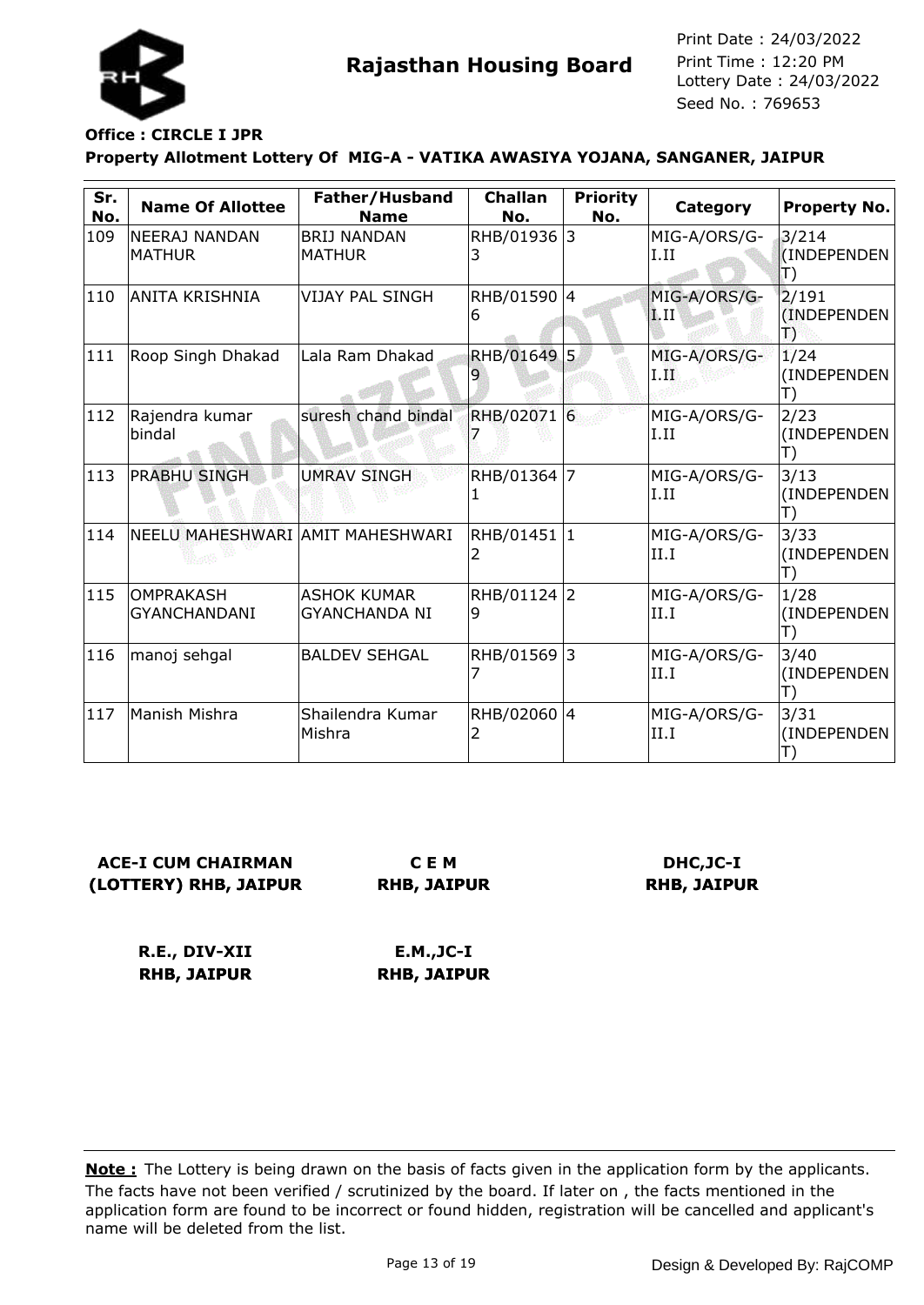

#### **Property Allotment Lottery Of MIG-A - VATIKA AWASIYA YOJANA, SANGANER, JAIPUR Office : CIRCLE I JPR**

| Sr.<br>No. | <b>Name Of Allottee</b>         | Father/Husband<br><b>Name</b>      | <b>Challan</b><br>No. | <b>Priority</b><br>No. | <b>Category</b>       | <b>Property No.</b>        |
|------------|---------------------------------|------------------------------------|-----------------------|------------------------|-----------------------|----------------------------|
| 118        | yogesh agrawal                  | Suresh chand<br>agrawal            | RHB/02320<br>9        | 5                      | MIG-A/ORS/G-<br>II.I  | 1/6<br>(INDEPENDEN<br>T)   |
| 119        | ARADHANA DWIVEDI MAHESH DWIVEDI |                                    | RHB/01657 6<br>8      |                        | MIG-A/ORS/G-<br>H.F   | 1/26<br>(INDEPENDEN<br>T)  |
| 120        | Harshvardhan Singh<br>Chundawat | Hari Das Chundawat RHB/01613       |                       | $\overline{z}$         | MIG-A/ORS/G-<br>T 138 | 1/5<br>(INDEPENDEN<br>T)   |
| 121        | hajari lal sharma               | RAM GOPAL SHARMA RHB/01791 8       |                       |                        | MIG-A/ORS/G-<br>II.I  | 2/159<br>(INDEPENDEN<br>T) |
| 122        | <b>KAMESH AWASTHI</b>           | Devendra Kumar<br>Avasthi          | RHB/01558 9<br>0      |                        | MIG-A/ORS/G-<br>II.I  | 3/60<br>(INDEPENDEN        |
| 123        | JYOTI VASDHANI                  | <b>GOUTAM VASDHANI</b>             | RHB/02304 10<br>5     |                        | MIG-A/ORS/G-<br>II.I  | 3/25<br>(INDEPENDEN<br>T)  |
| 124        | PINKY<br><b>VISHWAKARMA</b>     | <b>ANIL KUMAR</b><br><b>SHARMA</b> | RHB/02318 11<br>5     |                        | MIG-A/ORS/G-<br>II.I  | 3/17<br>(INDEPENDEN<br>T)  |
| 125        | <b>JYOTI MISHRA</b>             | RAJIV MISHRA                       | RHB/02058<br>5        | 12                     | MIG-A/ORS/G-<br>II.I  | 3/32<br>(INDEPENDEN<br>T)  |
| 126        | SANJU.                          | <b>RAJAVANT</b>                    | RHB/01584 13<br>5     |                        | MIG-A/ORS/G-<br>II.I  | 3/7<br>(INDEPENDEN         |

**ACE-I CUM CHAIRMAN (LOTTERY) RHB, JAIPUR**

**C E M RHB, JAIPUR**

**DHC,JC-I RHB, JAIPUR**

**R.E., DIV-XII RHB, JAIPUR E.M.,JC-I RHB, JAIPUR**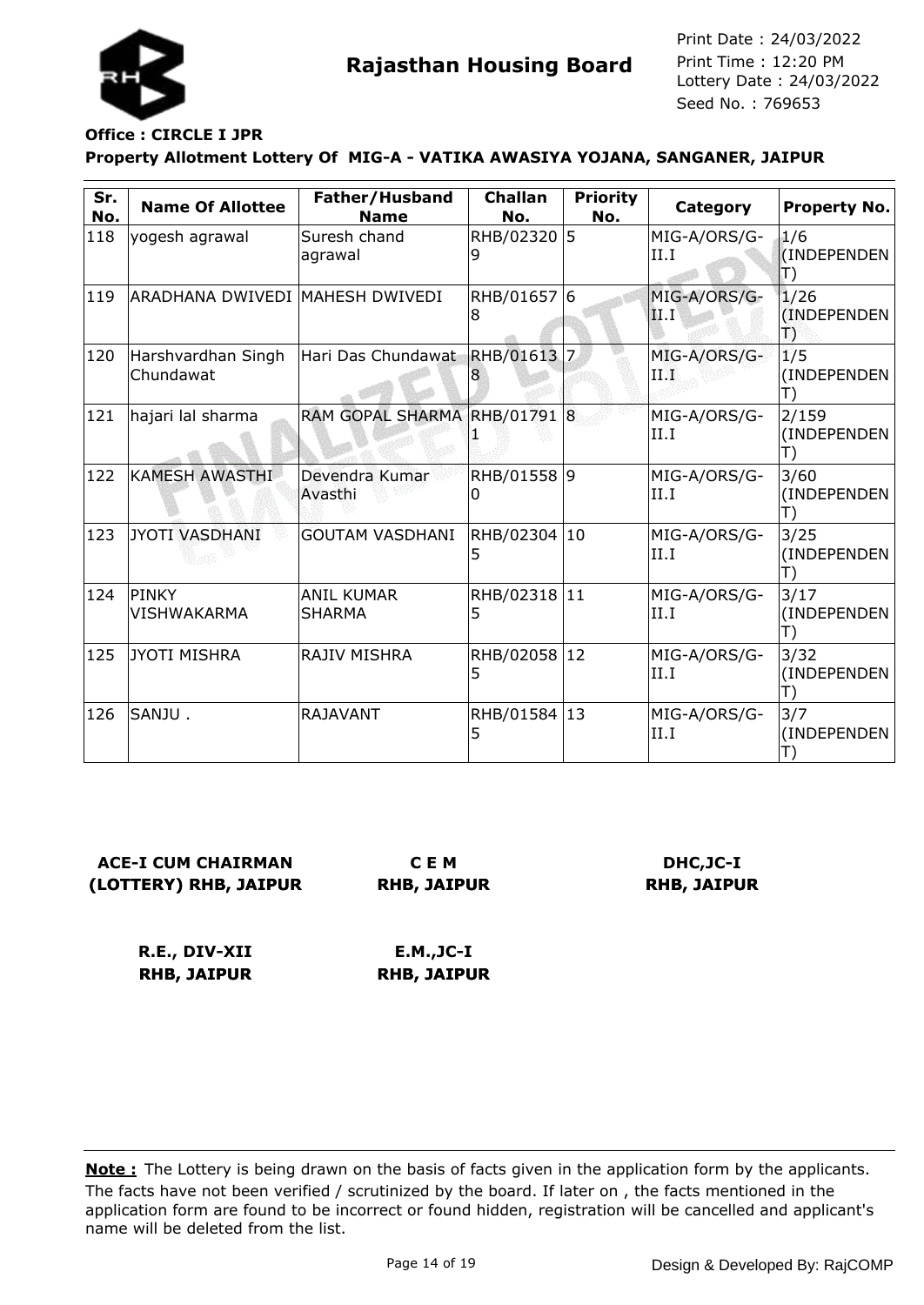

### **Office : CIRCLE I JPR**

#### **Property Allotment Lottery Of MIG-A - VATIKA AWASIYA YOJANA, SANGANER, JAIPUR**

| Sr.<br>No. | <b>Name Of Allottee</b>            | Father/Husband<br><b>Name</b>        | <b>Challan</b><br>No. | <b>Priority</b><br>No. | Category             | <b>Property No.</b>                       |
|------------|------------------------------------|--------------------------------------|-----------------------|------------------------|----------------------|-------------------------------------------|
| 127        | MAHAN CHANDWANI AKASH CHANDWANI    |                                      | RHB/01096 14<br>3.    |                        | MIG-A/ORS/G-<br>II.I | 1/10<br>(INDEPENDEN<br>$\ket{\mathsf{T}}$ |
| 128        | Sandeep Kumar                      | <b>MANGAL CHAND</b><br><b>SHARMA</b> | RHB/01164 15<br>6     |                        | MIG-A/ORS/G-<br>II.I | 3/5<br>(INDEPENDEN<br>Đ                   |
| 129        | <b>MANJU GAJRAJ</b>                | <b>AMIT MOHAN</b>                    | RHB/01293 16          |                        | MIG-A/ORS/G-<br>ПЪ   | 1/3<br>(INDEPENDEN<br>T)                  |
| 130        | NISHA SAINI                        | <b>DEEPAK SAINI</b>                  | RHB/01674 17          |                        | MIG-A/ORS/G-<br>II.I | 2/153<br>(INDEPENDEN<br>T)                |
| 131        | <b>RAKESH KUMAR</b><br>SAINI       | <b>BABU LAL SAINI</b>                | RHB/02202<br>4        | 18                     | MIG-A/ORS/G-<br>II.I | 3/77<br>(INDEPENDEN<br>T)                 |
| 132        | <b>RAJESH KUMAR</b><br>VIJAY       | <b>CHOTHMAL VIJAY</b>                | RHB/01664 19<br>1     |                        | MIG-A/ORS/G-<br>II.I | 3/1<br>(INDEPENDEN<br>T)                  |
| 133        | <b>ASHOK MANGAL</b>                | <b>GYANVHAND</b><br><b>MANGAL</b>    | RHB/02154 20<br>0     |                        | MIG-A/ORS/G-<br>II.I | 2/173<br>(INDEPENDEN<br>T)                |
| 134        | <b>UMASHANKER</b><br><b>SHARMA</b> | RAMDAYAL SHARMA                      | RHB/02041 21<br>9     |                        | MIG-A/ORS/G-<br>II.I | 2/165<br>(INDEPENDEN<br>T)                |
| 135        | <b>MADAN LAL VERMA</b>             | GOVIND RAM VERMA RHB/01611 22        |                       |                        | MIG-A/ORS/G-<br>II.I | 2/171<br>(INDEPENDEN                      |

### **ACE-I CUM CHAIRMAN (LOTTERY) RHB, JAIPUR**

**C E M RHB, JAIPUR**

### **DHC,JC-I RHB, JAIPUR**

**R.E., DIV-XII RHB, JAIPUR E.M.,JC-I RHB, JAIPUR**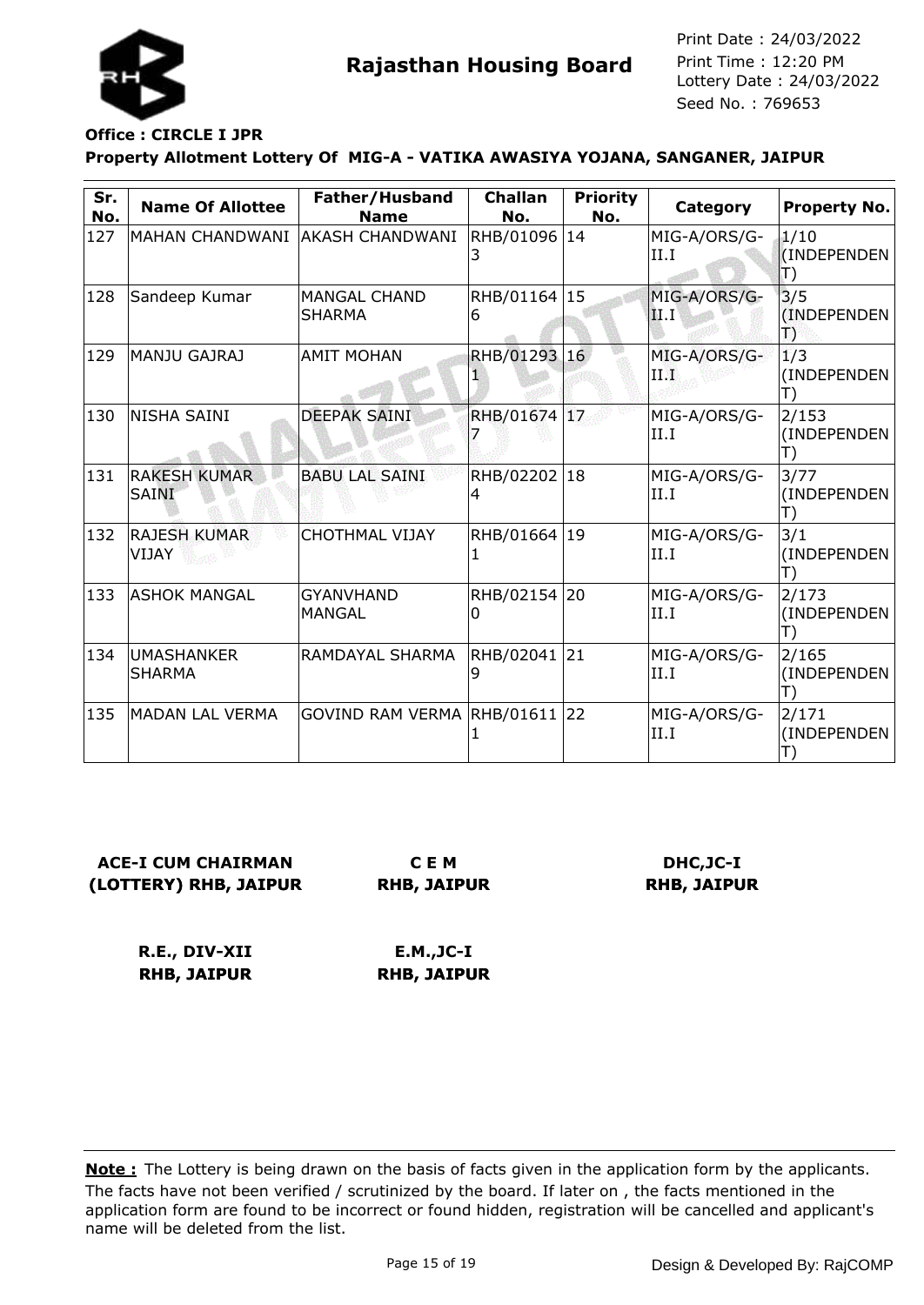

#### **Property Allotment Lottery Of MIG-A - VATIKA AWASIYA YOJANA, SANGANER, JAIPUR Office : CIRCLE I JPR**

| Sr.<br>No. | <b>Name Of Allottee</b>             | Father/Husband<br><b>Name</b>        | <b>Challan</b><br>No. | <b>Priority</b><br>No. | Category              | Property No.               |
|------------|-------------------------------------|--------------------------------------|-----------------------|------------------------|-----------------------|----------------------------|
| 136        | RAJENDRA SAINI                      | RAM NARAYAN SAINI RHB/01759          |                       | 23                     | MIG-A/ORS/G-<br>II.I  | 2/169<br>(INDEPENDEN<br>T) |
| 137        | <b>MADHAVI PANDEY</b>               | <b>RAM PRASAD</b><br><b>PANDEY</b>   | RHB/02240 24          |                        | MIG-A/ORS/G-<br>11. I | 1/15<br>(INDEPENDEN<br>Ð   |
| 138        | <b>MANOJ KUMAR</b><br><b>SHARMA</b> | SHAMBHU DAYAL<br><b>SHARMA</b>       | RHB/02221 25<br>3     |                        | MIG-A/ORS/G-<br>ПW    | 3/34<br>(INDEPENDEN<br>T)  |
| 139        | <b>RAMESH CHAND</b>                 | <b>GOVIND RAM</b>                    | RHB/01404 1           |                        | MIG-A/ORS/G-<br>II.II | 1/206<br>(INDEPENDEN<br>T) |
| 140        | RAHUL BORIWAL                       | <b>SHIV CHARAN</b><br><b>BORIWAL</b> | RHB/01288 1           |                        | MIG-A/ORS/G-<br>IV    | 2/192<br>(INDEPENDEN<br>T) |
| 141        | Babu lal Baswal                     | Ram prasad                           | RHB/02229 2<br>2      |                        | MIG-A/ORS/G-<br>IV    | 3/49<br>(INDEPENDEN<br>T)  |
| 142        | Vaibhav Verma                       | Bhagwan Sahay<br>Bairwa              | RHB/01773 3<br>ı      |                        | MIG-A/ORS/G-<br>IV    | 3/62<br>(INDEPENDEN<br>T)  |
| 143        | Deependra singh                     | Roop Singh Jatav                     | RHB/01490 4<br>5      |                        | MIG-A/ORS/G-<br>IV    | 3/81<br>(INDEPENDEN<br>T)  |
| 144        | Roop Singh Jatav                    | Vishnaya ram jatav                   | RHB/01727 5           |                        | MIG-A/ORS/G-<br>IV    | 1/22<br>(INDEPENDEN        |

**ACE-I CUM CHAIRMAN (LOTTERY) RHB, JAIPUR**

**C E M RHB, JAIPUR**

**DHC,JC-I RHB, JAIPUR**

**R.E., DIV-XII RHB, JAIPUR E.M.,JC-I RHB, JAIPUR**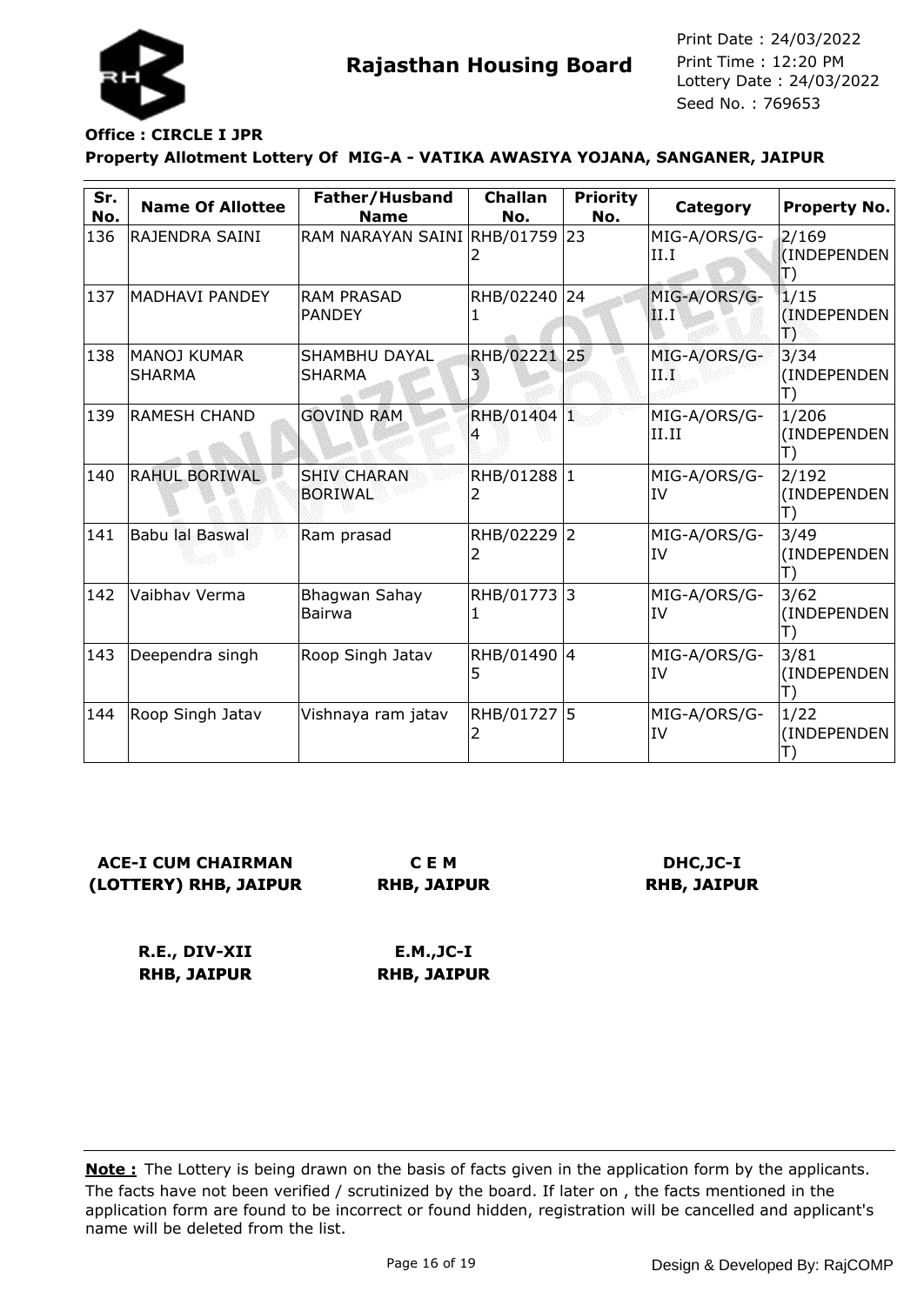

#### **Property Allotment Lottery Of MIG-A - VATIKA AWASIYA YOJANA, SANGANER, JAIPUR Office : CIRCLE I JPR**

| Sr.<br>No. | <b>Name Of Allottee</b>              | Father/Husband<br><b>Name</b>   | <b>Challan</b><br>No. | <b>Priority</b><br>No. | Category                  | <b>Property No.</b>       |
|------------|--------------------------------------|---------------------------------|-----------------------|------------------------|---------------------------|---------------------------|
| 145        | Kuldeep Singh                        | Dr. Deepchand Koli              | RHB/01944 6           |                        | MIG-A/ORS/G-<br>IV        | 3/75<br>(INDEPENDEN<br>T) |
| 146        | jasram jatav                         | LATE GIRDHARI LAL               | RHB/01180 7<br>10     |                        | MIG-A/ORS/G-<br><b>IV</b> | 3/15<br>(INDEPENDEN<br>ТЭ |
| 147        | Santosh Kumari                       | Kuldeep Singh                   | RHB/01588 8           |                        | MIG-A/ORS/G-<br>IV.       | 3/46<br>(INDEPENDEN<br>T) |
| 148        | IRADHA KRISHNA<br><b>VERMA</b>       | <b>BHORILAL</b>                 | RHB/02026 9           |                        | MIG-A/ORS/G-<br>IV        | 3/63<br>(INDEPENDEN<br>T) |
| 149        | <b>RAMESH CHAND</b><br><b>PARMAR</b> | SH. RAM SWROOP<br><b>PARMAR</b> | RHB/01168 10<br>9     |                        | MIG-A/ORS/G-<br>IV        | 1/2<br>(INDEPENDEN<br>T)  |
| 150        | <b>SURESH KUMAR</b><br><b>BAIRWA</b> | İKANHAIYA LAL<br><b>BAIRWA</b>  | RHB/01917 11<br>18    |                        | MIG-A/ORS/G-<br>IV        | 3/28<br>(INDEPENDEN<br>T) |
| 151        | <b>MUKESH KUMAR</b>                  | <b>GYARSI LAL</b>               | RHB/01371 12<br>4     |                        | MIG-A/ORS/G-<br>IV        | 1/7<br>(INDEPENDEN        |
| 152        | <b>ANADA RAM</b>                     | <b>JAWAN RAM</b>                | RHB/01434 1           |                        | MIG-A/ORS/G-<br>IX.I      | 2/24<br>(INDEPENDEN<br>T) |
| 153        | <b>SUNITA DEVI</b>                   | SATYAMITANA ND                  | RHB/01596 2           |                        | MIG-A/ORS/G-<br>IX.I      | 3/84<br>(INDEPENDEN       |

**ACE-I CUM CHAIRMAN (LOTTERY) RHB, JAIPUR**

**C E M RHB, JAIPUR**

**DHC,JC-I RHB, JAIPUR**

**R.E., DIV-XII RHB, JAIPUR E.M.,JC-I RHB, JAIPUR**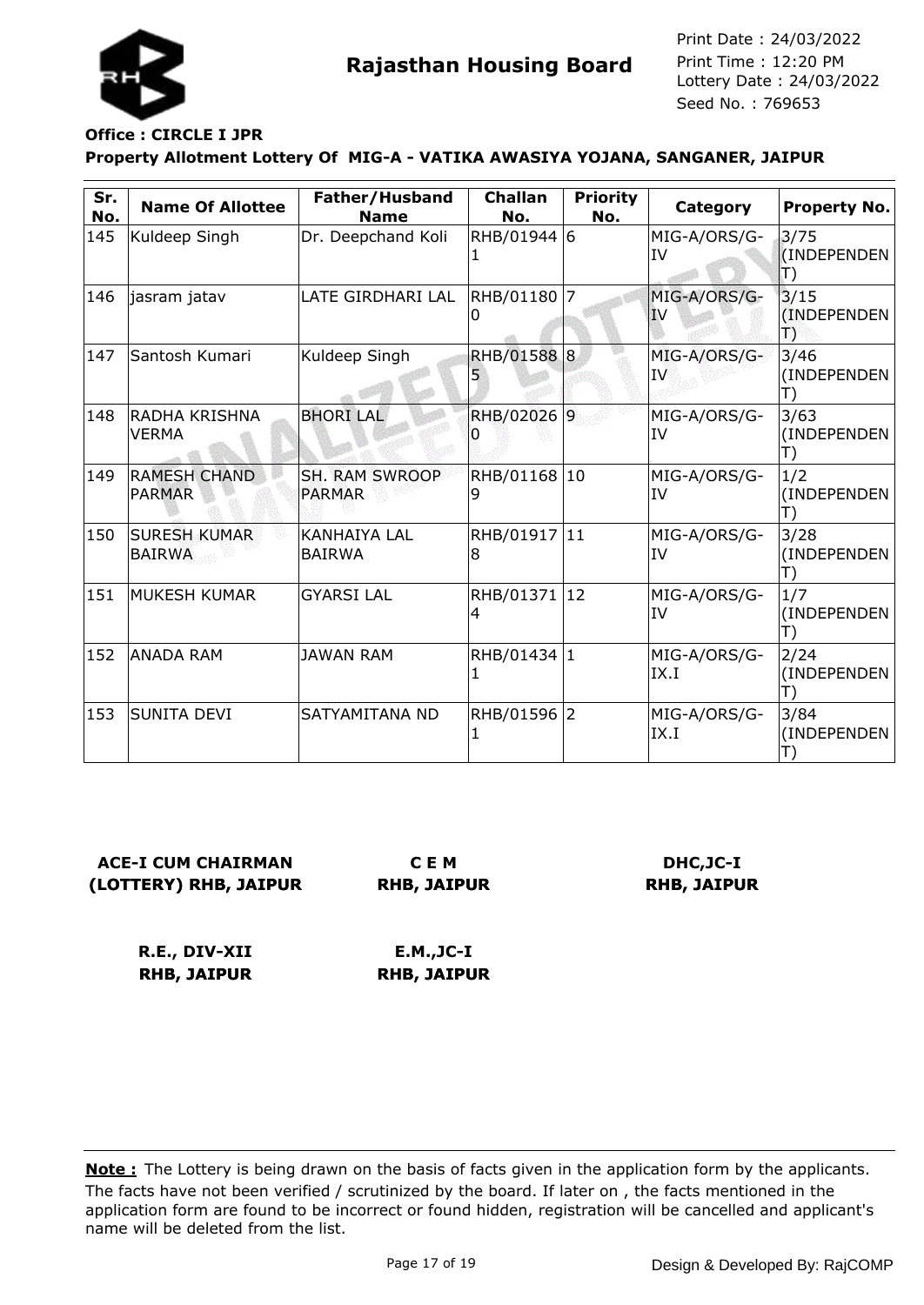

### **Property Allotment Lottery Of MIG-A - VATIKA AWASIYA YOJANA, SANGANER, JAIPUR Office : CIRCLE I JPR**

| Sr.<br>No. | <b>Name Of Allottee</b>           | Father/Husband<br><b>Name</b> | <b>Challan</b><br>No. | <b>Priority</b><br>No. | Category             | <b>Property No.</b>       |
|------------|-----------------------------------|-------------------------------|-----------------------|------------------------|----------------------|---------------------------|
| 154        | KARU SINGH MEENA                  | DODI RAM                      | RHB/01804 1<br>5      |                        | $MIG-A/ORS/G-V 3/38$ | (INDEPENDEN               |
| 155        | Satya Prakash                     | Nem singh                     | RHB/01751 2           |                        | MIG-A/ORS/G-V        | 1/19<br>(INDEPENDEN<br>ТЭ |
| 156        | Kaushalya<br>Chandrawat           | Lakhan Lal Meena              | RHB/01985 3<br>Ь      |                        | MIG-A/ORS/G-V        | 1/25<br>(INDEPENDEN       |
| 157        | RINKKY KUMARI<br><b>MEENA</b>     | <b>DHRAMRAJ MEENA</b>         | RHB/01902 4           |                        | MIG-A/ORS/G-V        | 3/39<br>(INDEPENDEN       |
| 158        | SANJAYWATI MEENA                  | UDAIRAJ MEENA                 | RHB/01419 5           |                        | MIG-A/ORS/G-V        | 3/8<br>(INDEPENDEN        |
| 159        | <b>SAHDEV MEENA</b>               | <b>KARU SINGH MEENA</b>       | RHB/01816  6<br>4     |                        | MIG-A/ORS/G-V        | 3/55<br>(INDEPENDEN       |
| 160        | Naresh kumar meena Babu lal meena |                               | RHB/02223             | 7                      | MIG-A/ORS/G-V 2/160  | (INDEPENDEN               |
| 161        | <b>SHIV RAM MEENA</b>             | <b>HARI RAM</b><br> MANDHAWAT | RHB/02073 8<br>9      |                        | $MIG-A/ORS/G-V$      | 3/48<br>(INDEPENDEN       |
| 162        | YOGESH KUMAR                      | RAMESHWAR DAYAL               | RHB/01882 1           |                        | MIG-A/ORS/G-<br>VIII | 3/78<br>(INDEPENDEN       |

**ACE-I CUM CHAIRMAN (LOTTERY) RHB, JAIPUR C E M**

**RHB, JAIPUR**

**DHC,JC-I RHB, JAIPUR**

**R.E., DIV-XII RHB, JAIPUR E.M.,JC-I RHB, JAIPUR**